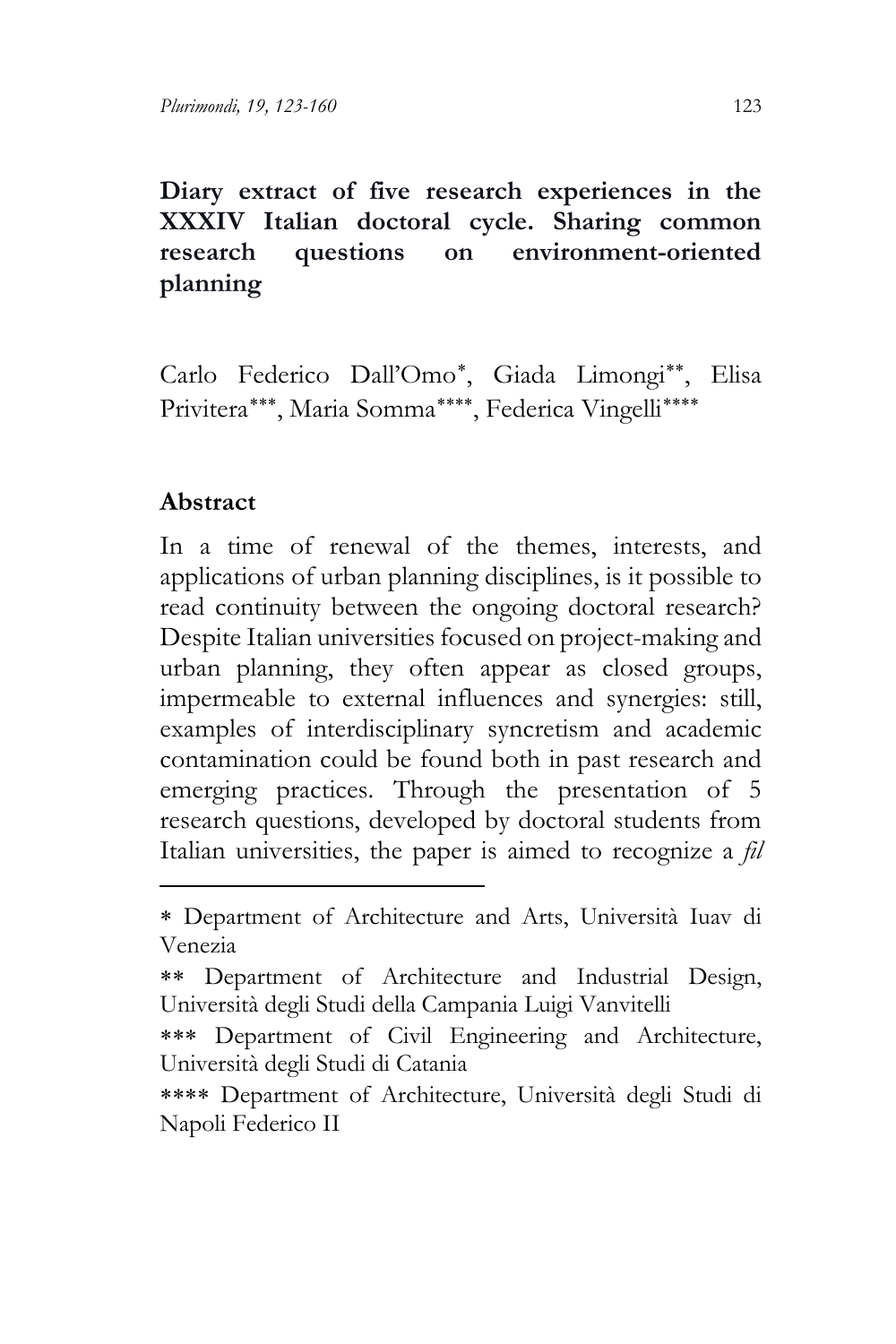*rouge* made up of common interests. The proposal is oriented to recognize, through analogies and common traits, the potential of interdisciplinary comparison and research networks. The opportunity for concertation among PhD students arises from the fruitful participation in urban studies training activities and workshops tailored to doctoral studies, and from a two-year exchange of ideas and perspectives. The dissertation themes include the identification of the wickedness of some crucial problems that contemporary environment-oriented planning is called upon to address. They relate specifically to the issues of climate-proof planning, resilience, action research processes, regeneration of peri-urban areas. After a theoretical definition of wickedness to which the authors refer, five Diary Extracts are presented and compared by highlighting: 1) the existing interconnections between research questions, objectives and methodologies, 2) the implications for research and practice in the field of environment-oriented planning. Finally, the essay provides further remarks on the learning opportunities grounded on sharing and contamination among young scholar researchers.

# **Keywords**

Doctoral Research; Environment-Oriented Planning; Wickedness; Networking; Innovative Contamination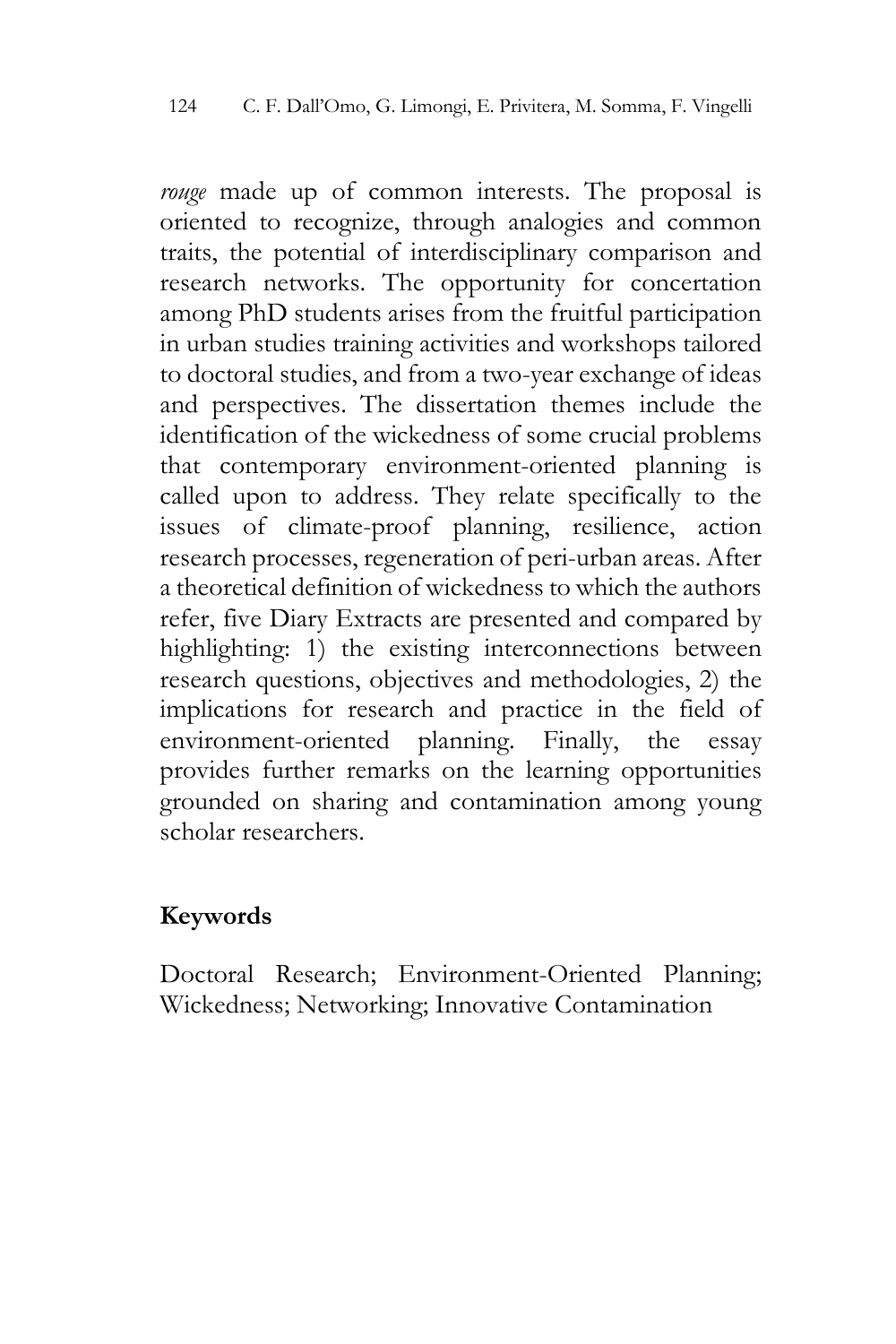# **Wicked problems and their implications in the environment-oriented planning: finding a compass in young scholars researches**

The early decades of the twenty-first century brought to light a series of unique problems in the way the planning disciplines studied and designed the territory. New social conflicts, cutting-edge technologies, climate changes, the crisis of economic paradigms combine to define an unprecedented scenario both from an urban and a social point of view. As sometimes happens, research can predict future crises. An example is a definition given in 1973 by Rittel and Webber about planning problems. The authors of the essay "Dilemmas in a general theory of planning" (Rittel and Webber, 1973, p.160) define that "planning problems are inherently wicked".

From nowadays point of view, the increased awareness of global problems, not only local ones, and the resolution of spatial information can only lead to an agreement with the wickedness definition of territorial-making. Human interactions with the habitat (and with the different issues to it connected) are proactive. Unlike many other species, the approach of homo sapiens is to modify and alter the *status quo* to expand its ecological niche. This optimization of the anthropic space, as well as the interaction with other individuals, the complex functions linked to the construct and social conventions, generate problems. Therefore, the management of these problems requires different strategies with different and uncontrollable performances and side effects. Generally, it is possible to divide the problems into two main paradigms (Kreuter et al., 2004): tame problems, which are the ones for which there are scientifically based protocols that guide the choice of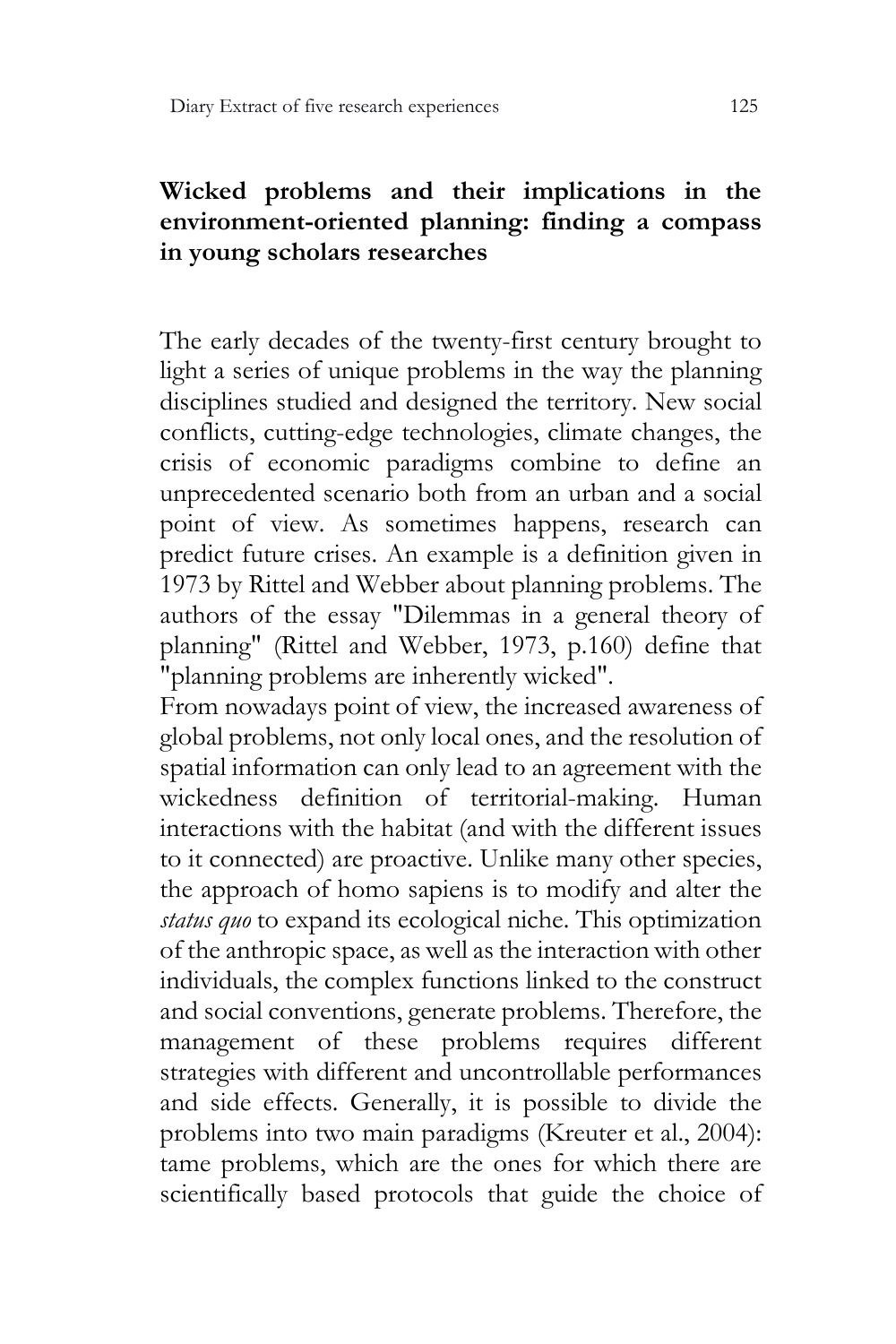solution(s), and wicked problems, whose solution(s) is (are) based on 'judgments' of multiple stakeholders. Wicked problems are the ones usually managed by urban planners. The planner figure is that person who seeks, through a discipline, to develop strategies to manage a vast set of issues linked to spatial and interactive life. The definition of this figure is generally referred to as the wideness of the territory-making processes. In a tame problem the definition of the problem itself unveils part of the solution, the causes of a problem can be determined by experts using scientific data and the task is completed when the problem is solved. By opposite, a wicked problem has different characteristics. For instance, it cannot be definitively formulated, it has no 'stopping rule' and it is not always unique (and so is its solution). A solution to a wicked problem is not 'true-or-false' but tends to be 'good-or-bad'. Besides, a wicked problem can be considered as a symptom of another problem, and this typology of problems cannot be solved, at best it can be only re-solved – over and over again. An example of a wicked problem can be represented by climate change management (Musco, 2016). In this case, the global warming phenomenon can be interpreted in its causes and solutions as a social, cultural, economic, environmental, urban, and political problem (Levin et al., 2012), that embeds a wicked problem since it is illusory or difficult to pin down and influenced by a constellation of complex social and political factors, evolving during the different phases of problem treating. Reflections on how to manage contemporary complexity have questioned modern epistemology. An example is a post-normal science highlighting how facing complex problems with high levels of uncertainty leads to the wavering of confidence in the integrity of science and its ability to respond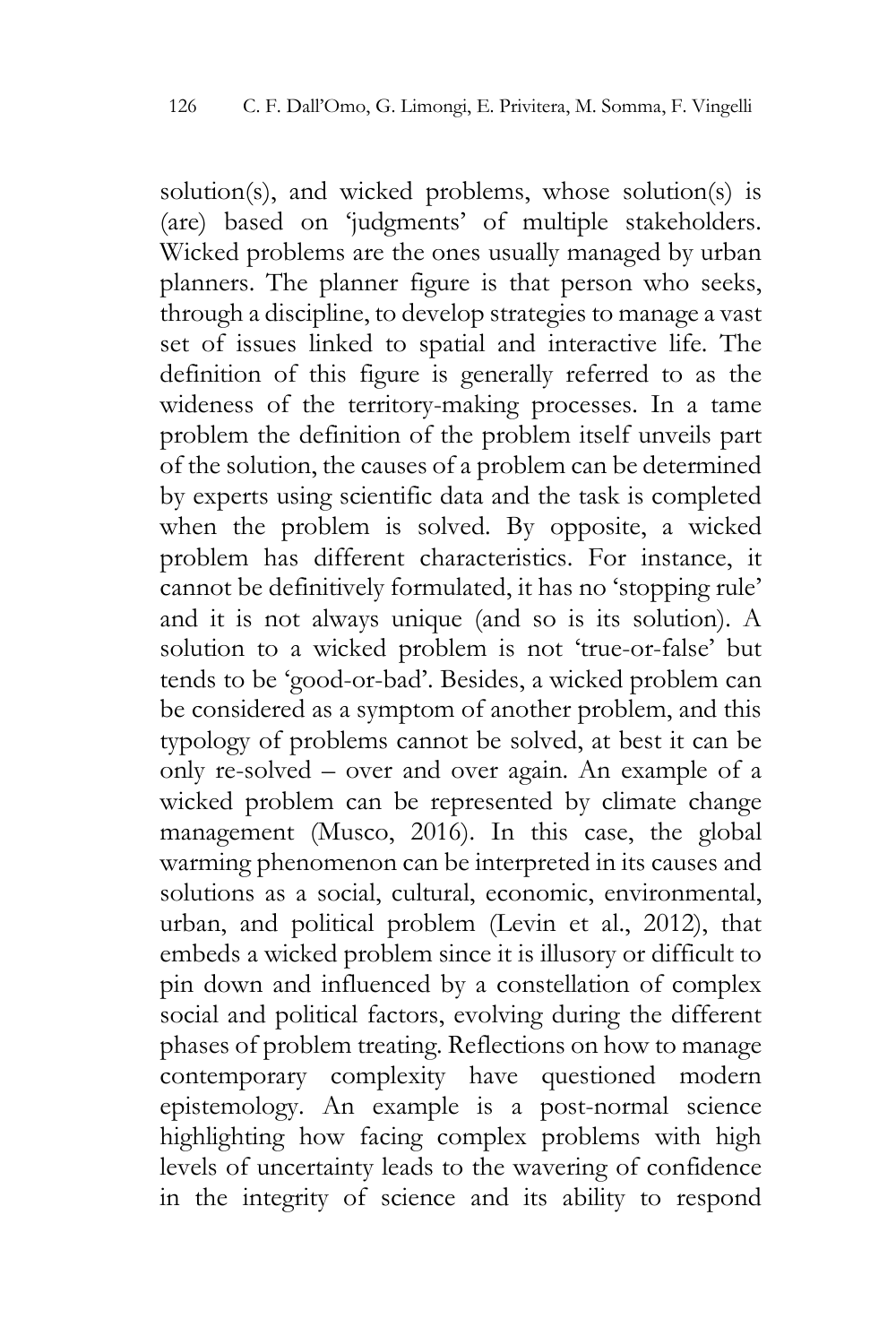adequately to modernity challenges (Funtowicz and Ravetz, 1990). For this reason, post-normal science aspires not to ascertain a truth due to its uncertain nature but to gather as much information as possible to make wise decisions that take into account all legitimate perspectives, produce consensus, and be inspired by the principle of precaution. This epistemological trend wishes for an extended peer community, justifying the theme of participation in decision-making processes and in the coproduction of knowledge at the basis of the "open science movement" (Elliot, 2019; Levin et al., 2016) and of the citizen science practices (Irwin, 1995; Bonney et al., 2009; Cavalier and Kennedy, 2016).

What emerges is a question: how is it possible to manage wicked problems within the discipline of urban planning both considering present and future challenges?

Notwithstanding the disciplines linked to planning seek to find both complex and punctual solutions to the increasing socio-environmental problems, however, the current scenarios require the implementation of transdisciplinary research and actions, that are hindered by among other factors- the isolation and the lack of contamination between Academies and between the Academia and territories.

The absence of spaces of horizontal discussion and peer learning moments has a negative effect, in particular on young researchers that are starting to explore their research path and who would benefit from further, deeper debates. Despite at international levels such niches of development of critical thinking exist (for instance, see the Young Academic Network),, they don't within the Italian context, with few exceptions, such as a previous experience called *Rete Nazionale Interdottorato in Urbanistica e Pianificazione Territoriale e Ambiental*e, already stopped, and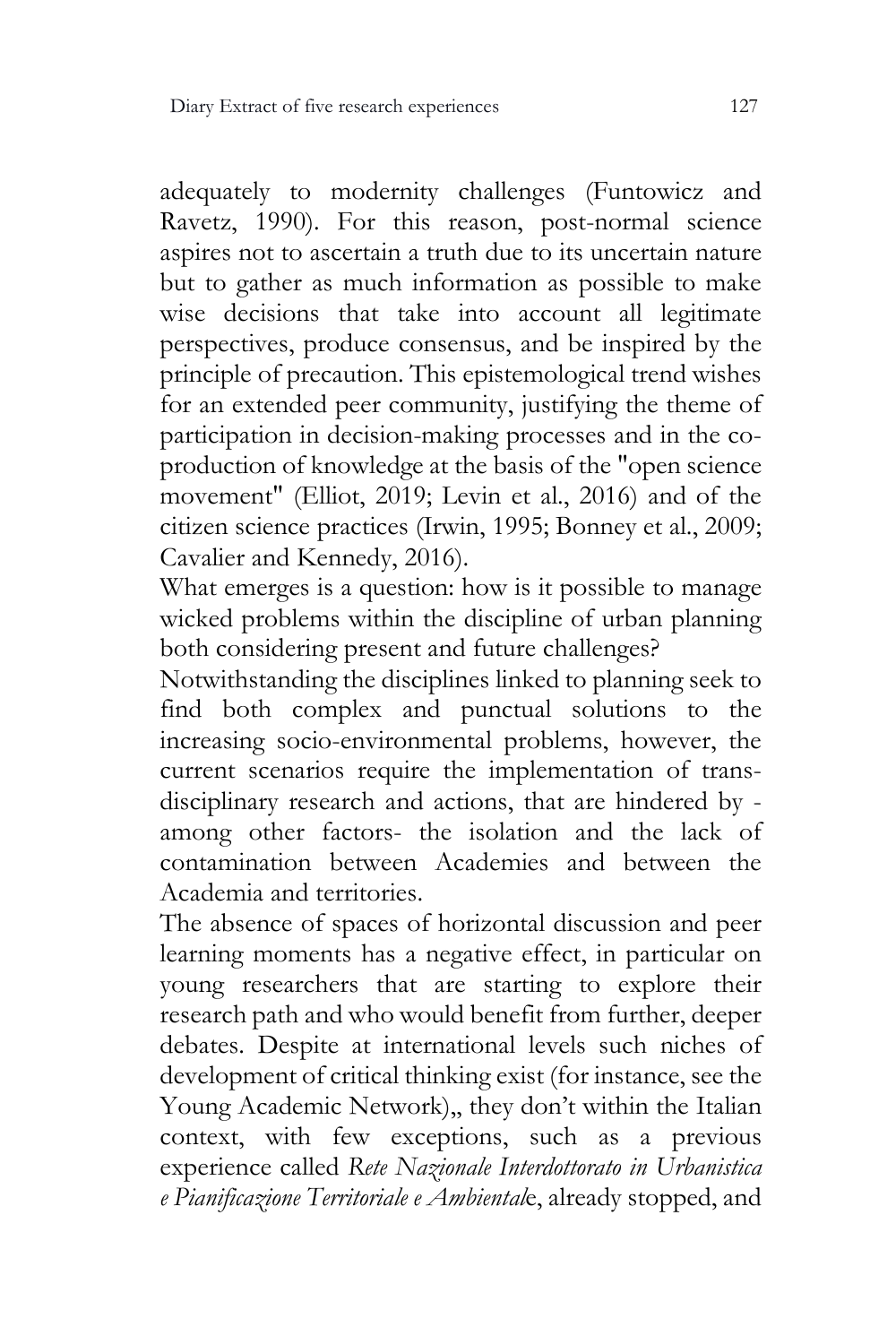some workshops and seminars, still providing mostly unidirectional teaching. It was during one of these few training activities that the authors have met and felt the call for filling such gaps by also carrying out a common reflection.

The present essay enshrines the first results of such confrontations. It attempts to scrutinize and enhance synergy among five ongoing Italian doctoral research to demonstrate how a syncretic approach in addressing real wicked planning problems can have innovative implications on research practices and environmentoriented planning. Formal and informal meetings have allowed the authors to systematize their research questions, objectives, and methodologies into PhD Research Diaries presented in the next section, and to recognize a *fil rouge* among their research themes developed during the XXXIV Italian PhD Cycle (2018- 2021).

Generally, the contributions extracted relate to climate change impacts and the urban environment, considering the strategies for mitigation and adaptation (I. Diary Extract), the complexity and uncertainty issues including disaster risk management and assessment (II. Diary Extract), sustainable management of urban and energy resources and stocks (V. Diary Extract), decision making, knowledge interaction & public participation in environmental modelling, planning and governance (III. & IV. Diary Extracts).

The subsequent section highlights the existing interconnections between research questions, objectives and methodologies and assesses and their implications for research practice in environment-oriented planning.

In conclusion, how to possibly trace and read a mutual learning approach in the authors' experience is the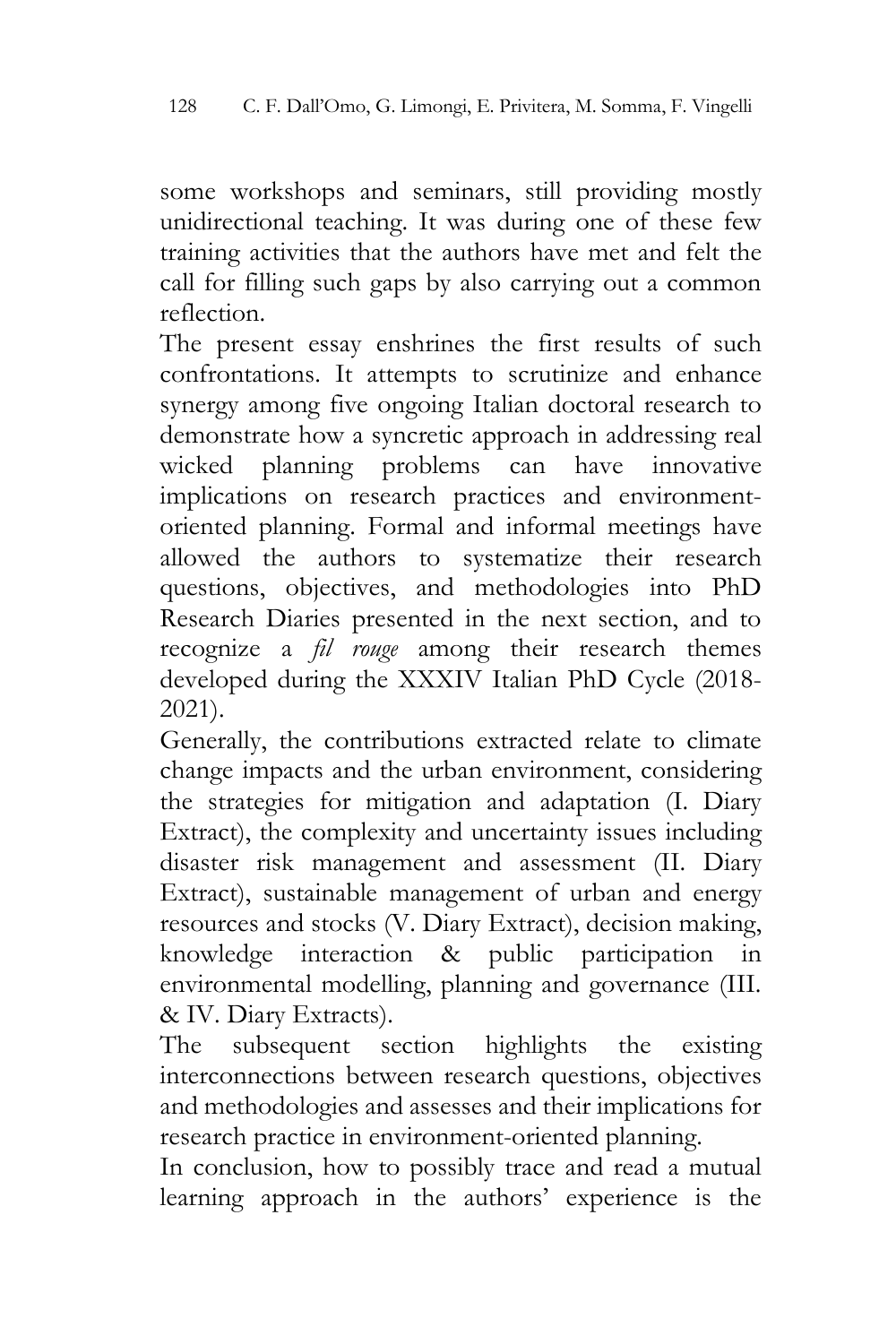question to which the authors try to answer. The next sections offer a systematic presentation and an integrated reading of these topics to recognize common issues and to have mutual input by addressing research questions from new perspectives.

# **Diary Extract of research experiences**

The authors first met at the YoungerSIU 2019 (Italian Society of Urban Planners) workshop for young scholars in Ruvo di Puglia. During this initiative, they were called to face the planning of inner areas affected by environmental issues. Here they discovered commonalities between their research fields and started discussing the various ways to deal with issues and their planning, such as disaster management, climate change, resource wastefulness, anthropic footprint, and socioeconomic spatial injustice (Figure 1).

Beyond the different backgrounds and academic stances, the authors tried to trace a common interpretation of their work aimed at finding collaboration opportunities and scientific growth. An extract of each research is reported in the following tables, presenting the same elements to achieve a multilevel comparison.

Each Diary Extract (DE) is a partial illustration of the main features of each PhD, that are: the title of the research, research question(s), keywords, the wickedness of the topic, objectives, methodology, limitations, ambition, and main references. All the authors are currently in the process of completing doctoral research; as such their research projects are ongoing.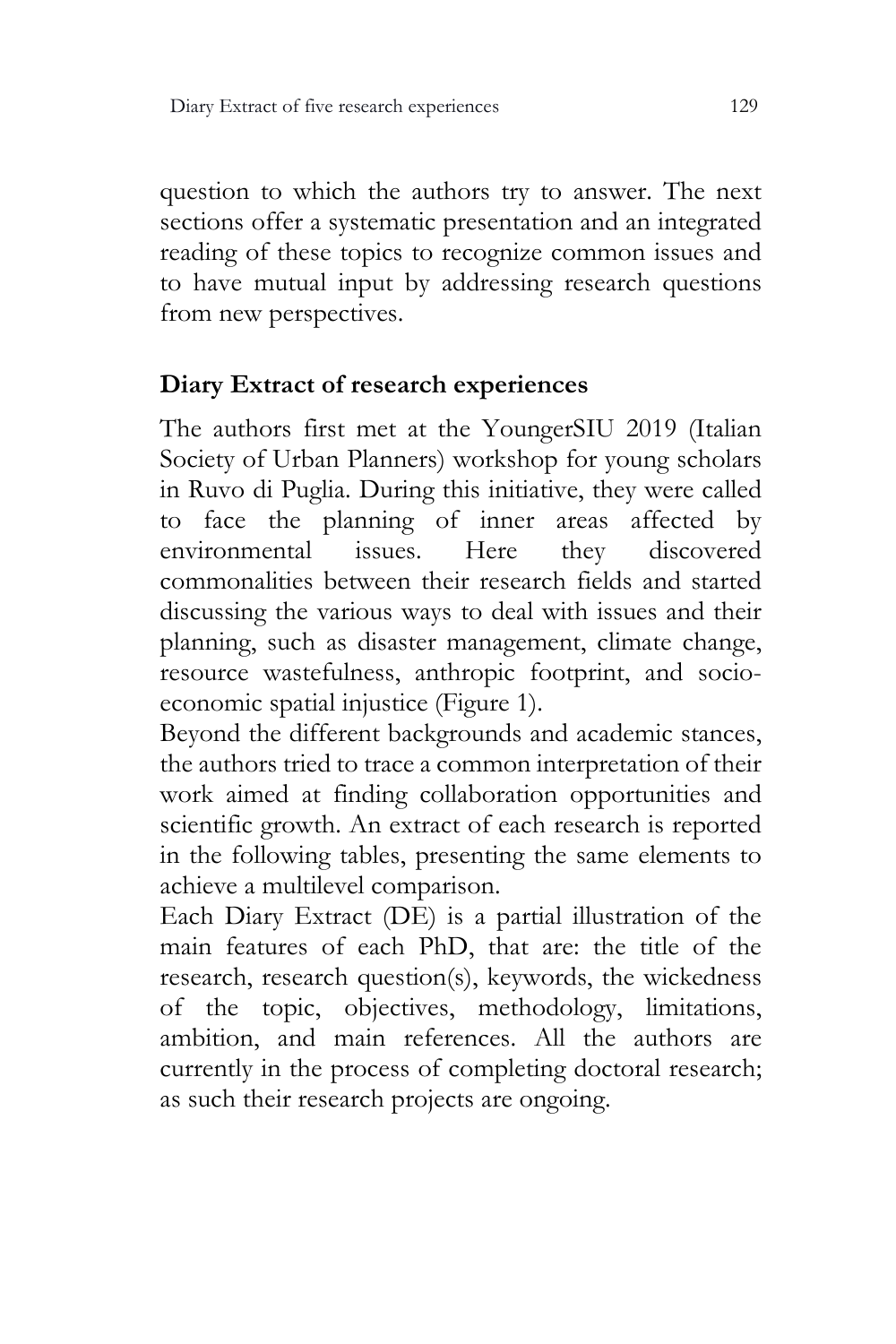

Figure 1 - Five PhD Diary Extracts to deal with the wicked problems of the environment. Source: authors' elaboration.

**I. Diary Extract: Towards a Landscape Climate Adaptation Approach for Mediterranean Coastal Areas. Integrating strategies Land-Sea Contexts.** 

Carlo Federico dall'Omo Università Iuav di Venezia – Department of Architecture and Arts XXXIV PhD Cycle

# **Research Question(s):**

Can landscape planning be the approach to finalize the integration between climate resilience principles and the territorial regulation framework? Can this approach be the core of the effective and systematic implementation of adaptation strategies in complex areas such as the Mediterranean basin?

**Keywords:** Mediterranean basin, climate change adaptation, territorial planning, coastal management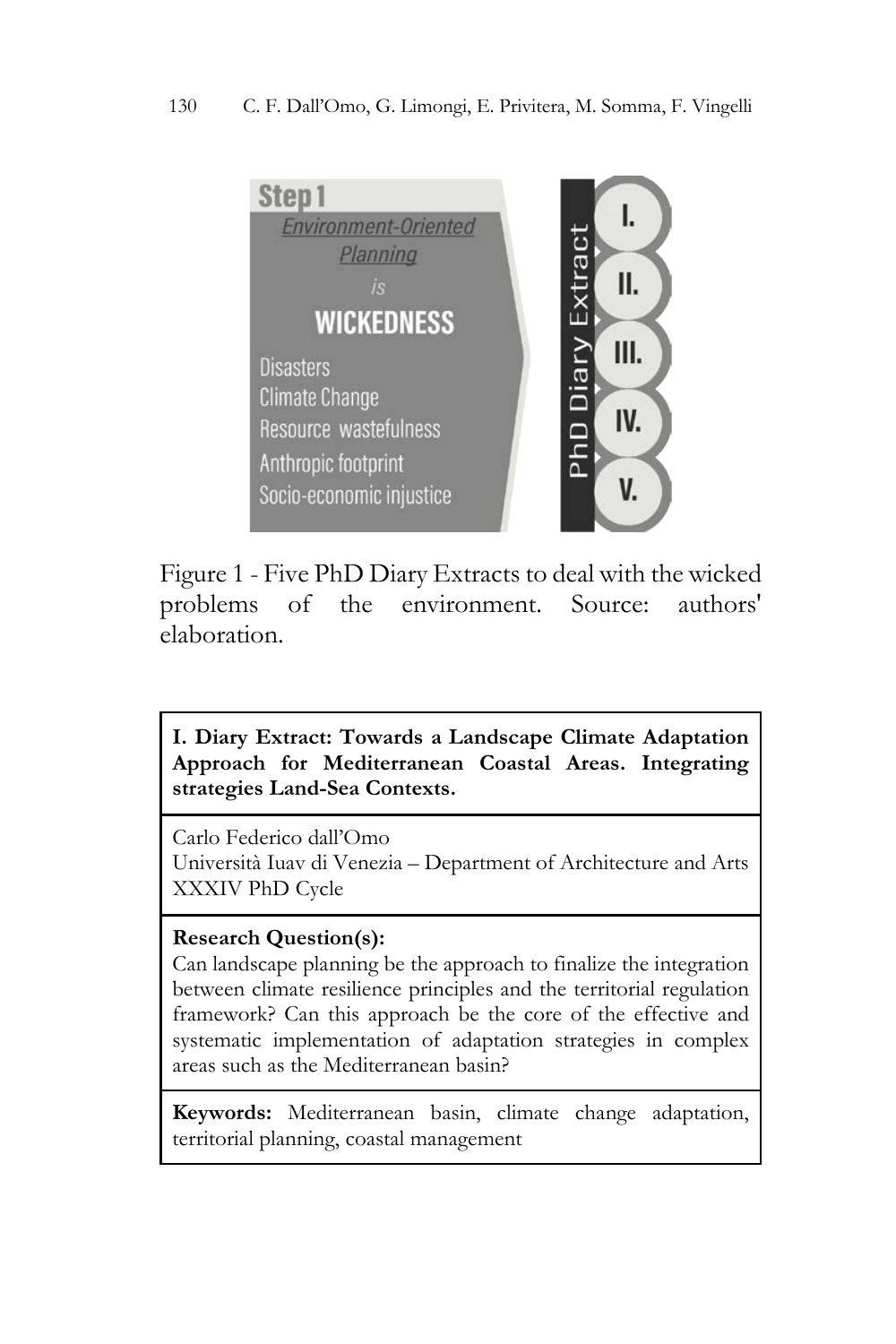### **The wickedness of the topic:**

The Mediterranean Basin is characterized by a strong connection between the maritime space, water, and coastal settlements. These characters forged its history and are the base of the future of the region. Med coasts are facing huge environmental and social challenges, due to the scarcity of water, unsustainable agricultural practices, over-exploitation of natural resources and the rapid increase of climate change impacts on urban areas and the environment (Maragno et al., 2020). Understanding the present and the future complexity of this interconnected scenario is the key element to undertake strategies and actions. The representation of Land-Sea Interactions over Med coastal areas highlighted the wickedness of a holistic planning approach.

### **Objectives:**

The research aims to prove that the integration between Landscape Planning and Coastal Zone Management can generate an effective tool for the implementation of the principles of climate adaptation in territorial governance. The goal is to develop the concept of Land Sea Landscapes Transect (LSLT) through the comparative study of Mediterranean coastal areas from a climatic, landscape and management point of view. The LSLT can be a territorial unit which can merge coastal and the sea-space needs and strategies, supporting transboundary Landscape Planning (Abbunasr et al., 2018). The assessment phase strengthens the research ambition to overcome the limits imposed by the cultural, economic, and geographical features and to produce a shared tool for the Med area.

# **Methodology:**

The methodology is based on two investigation axes: the study of the main Landscape and Maritime planning tools for the Mediterranean basin, the study of local climate impacts exposures and the adaptive capacity of a case study set. Therefore, the integrated description of the main territorial dynamics advances through the study of the physical and administrative characteristics of each specific area. The comparative analysis of these results is a process aimed at supporting specific guidelines which can define the process replicability. The guidelines aim at presenting an open Landscape planning approach which understands present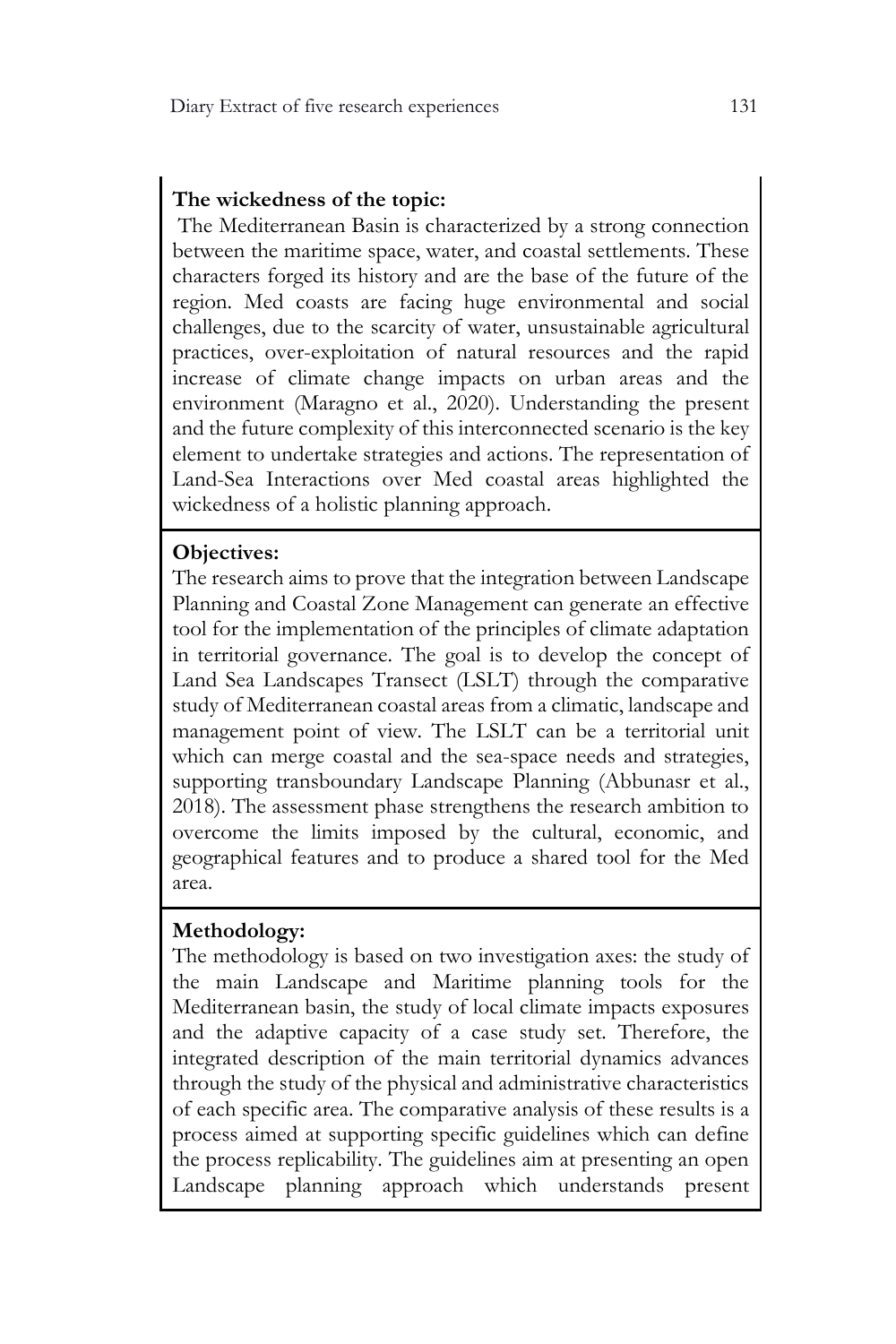territorial pressures and considers the climate exposure of strategic elements.

### **Limitations:**

One limiting factor for the implementation of the integrated Landscape planning approach is the fragmentation of existing databases and information sources. The territorial knowledge framework is generally divided into different information repositories, which sometimes are not publicly accessible, and may cause a fragmented interpretation of the real territorial condition. Another crucial element which limits the implementation effectiveness of this possible approach is the public body's lack of determination. Different international bodies promoted initiatives aimed at a better and sustainable future in recent decades, nonetheless, these initiatives failed against the unwillingness of public decision-makers and the lack of interest in private stakeholders. Adaptation and mitigation planning or sustainable development principles still have not become mandatory in territorial planning. Existing Landscape Planning tools have characteristics capable of triggering a retrofit in territorial governance tools and can play a central role to overcome their limits. The research may encounter a lack of collaboration from public bodies. Nevertheless, local authority support is necessary to fully understand the technical organization of existing planning tools and to develop an effective guideline.

# **Ambitions:**

The research seeks to develop a model capable of overcoming the differences among the cultures, territorial morphologies, religions, and planning approaches with the purpose of a sustainable Med coastal growth. Basing on the acceptance of the emancipatory catastrophism concept, the goal of the thesis is to define a Mediterranean knowledge and planning integration approaches to cope with future challenges. Reading territories and adapting landscapes constitutes a holistic approach to effectively transform regional governance. The ambition is to implement this concept in local planning tools through a transboundary interpretation of Land Sea Landscapes Transects. One first test could be the integration between Climate Adaptation Planning and Maritime Spatial Planning in Land-Sea Interaction contexts, retrofitting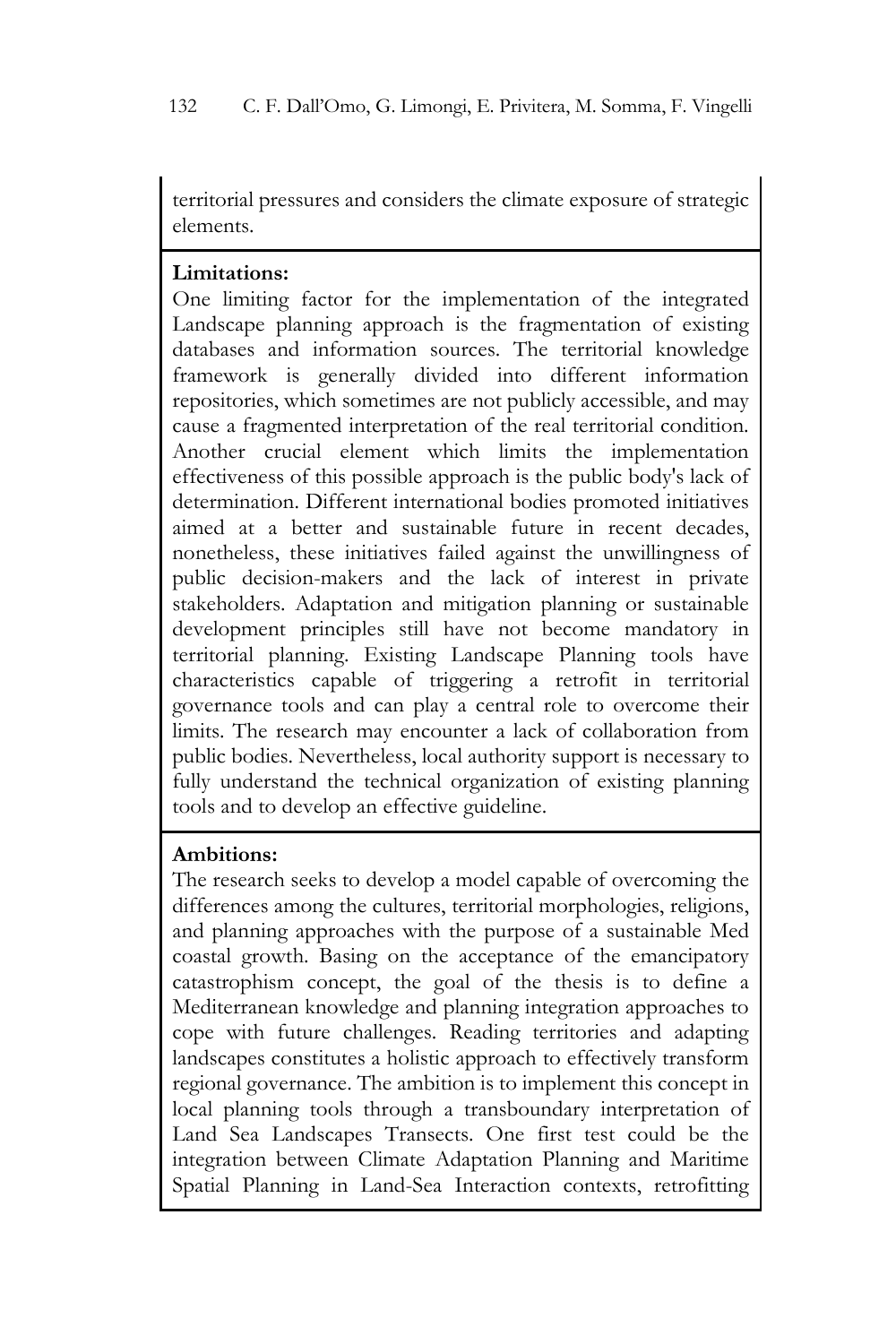regional governance frames. The combination aims at giving support to local authorities in managing wicked and overlapping issues, providing a single interpretative and strategic approach. The interpretation of the territory seeks that natural bond between the coastal habitat and water in its broadest sense. Land-Sea Landscape is the centre of this interpretation and has the aim of regenerating Mediterranean planning approaches and sustainable growth. The water cycle, the influence that the climate has on urban systems and the bio-regions, the perception and desires of landscape inhabitants compose the same knowledge framework to produce a shared approach for the basin of the Mediterranean.

# **Main References**

- Abunnasr & Infield (2018)
- Albrechts et al. (2020)
- Blečić et al. (2015)
- Cervellati P.L. (2000)
- Indovina F. (2005)
- Maragno et al. (2020)
- Pietrapertosa et al. (2019)

**II. Diary Extract: Environmental Risks and Metropolitan Areas: Smart Approaches and Tools for Enhancing Urban Resilience**

Giada Limongi University of Campania L.Vanvitelli – Department of Architecture and Industrial Design XXXIV PhD Cycle

# **Research Question(s):**

Can risk-knowledge be more effective? Is it possible to better support risk-informed spatial planning by updating, shearing, giving a spatial dimension and integrating knowledge-risk frameworks? Can this lead to an open and evolving learning process?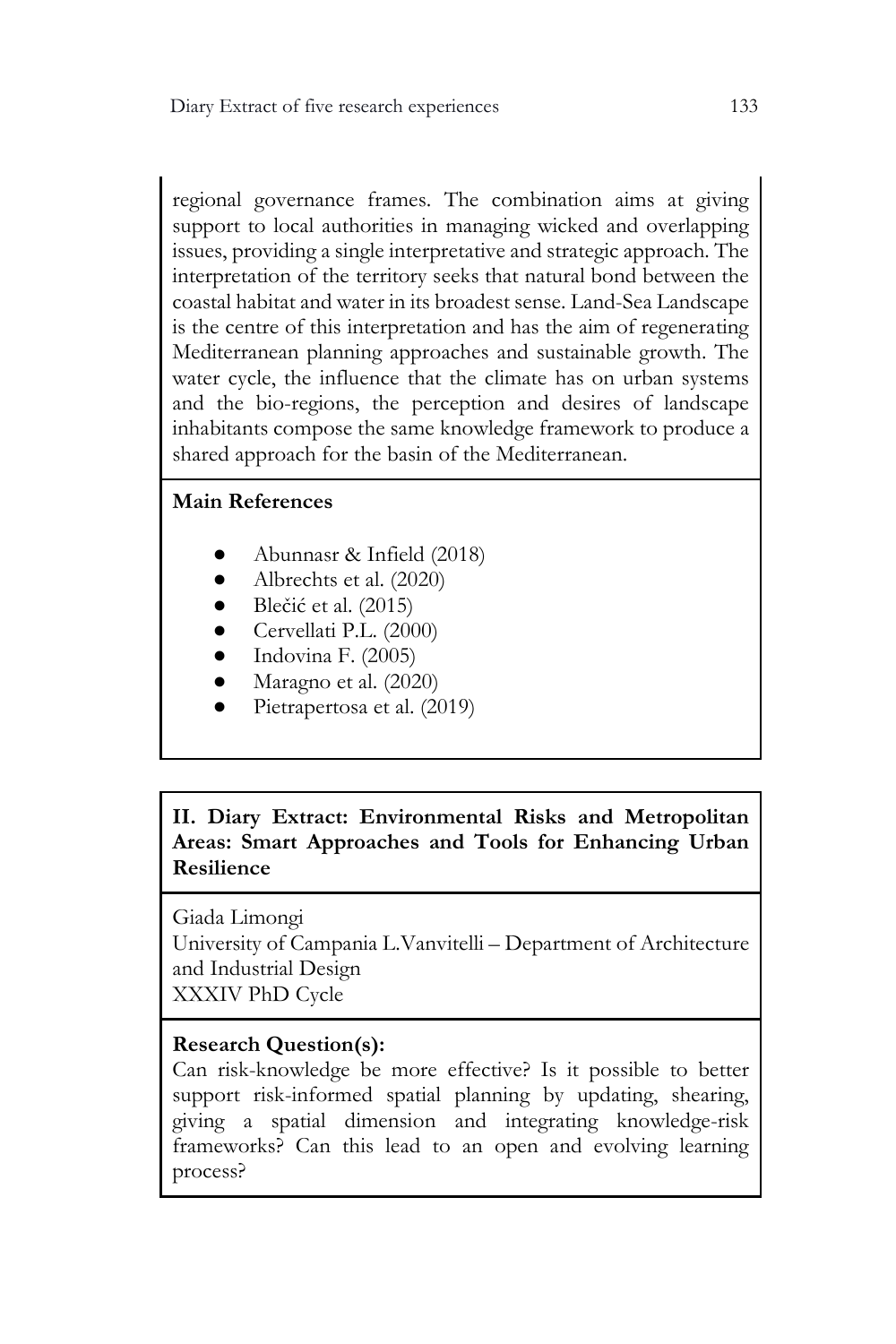**Keywords:** vulnerability, multi-risk assessment, disaster risk knowledge, resilience

### **The wickedness of the topic**

The growing vulnerability of urban areas to hazardous events is due to numerous factors: the unpredictability of some flash climate-related events, the complex dynamics of urban growth and the ineffectiveness of the urban policies in providing adequate responses to the need of reducing risks. The issue of urban vulnerability to disasters has gained over the years a growing relevance in the planning debate, also thanks to the evolution of the sustainability paradigm and to the increasing relevance of the concept of resilience in guiding urban dynamics (Cutter et al., 2008; Alexander, 2013). Despite numerous advances in risk knowledge, disaster losses continue to grow even more (White 2001). The complex chain between natural hazards and urban growth configures one of the main wickedness of our time. The main international documents in the field of Sustainable development and Disaster Risk Reduction (2030 Agenda, Sendai Framework for DRR 2015-2030, 2015 Paris Agreement on Climate Change) and scientific literature emphasize the relevance of learning capacity of urban systems, intended as a constantly evolving process aimed to combine experience and knowledge for facing current multiple risks.

#### **Objectives:**

The research aims at developing an integrated frame capable of providing effective knowledge of the numerous and sometimes interrelated risks threatening urban areas, constantly updatable, open to different stakeholders and specifically tailored to the needs of planning processes at the metropolitan scale.

# **Methodology:**

The methodological path starts from the systematization of the methodologies proposed by several European projects that have addressed over the years the aspects of the vulnerability of urban systems and the complexity of disaster risk chains. This allows the building of the knowledge-frame step by step: from the systematization and spatialization of the available data to the identification of the interactions among hazards and vulnerabilities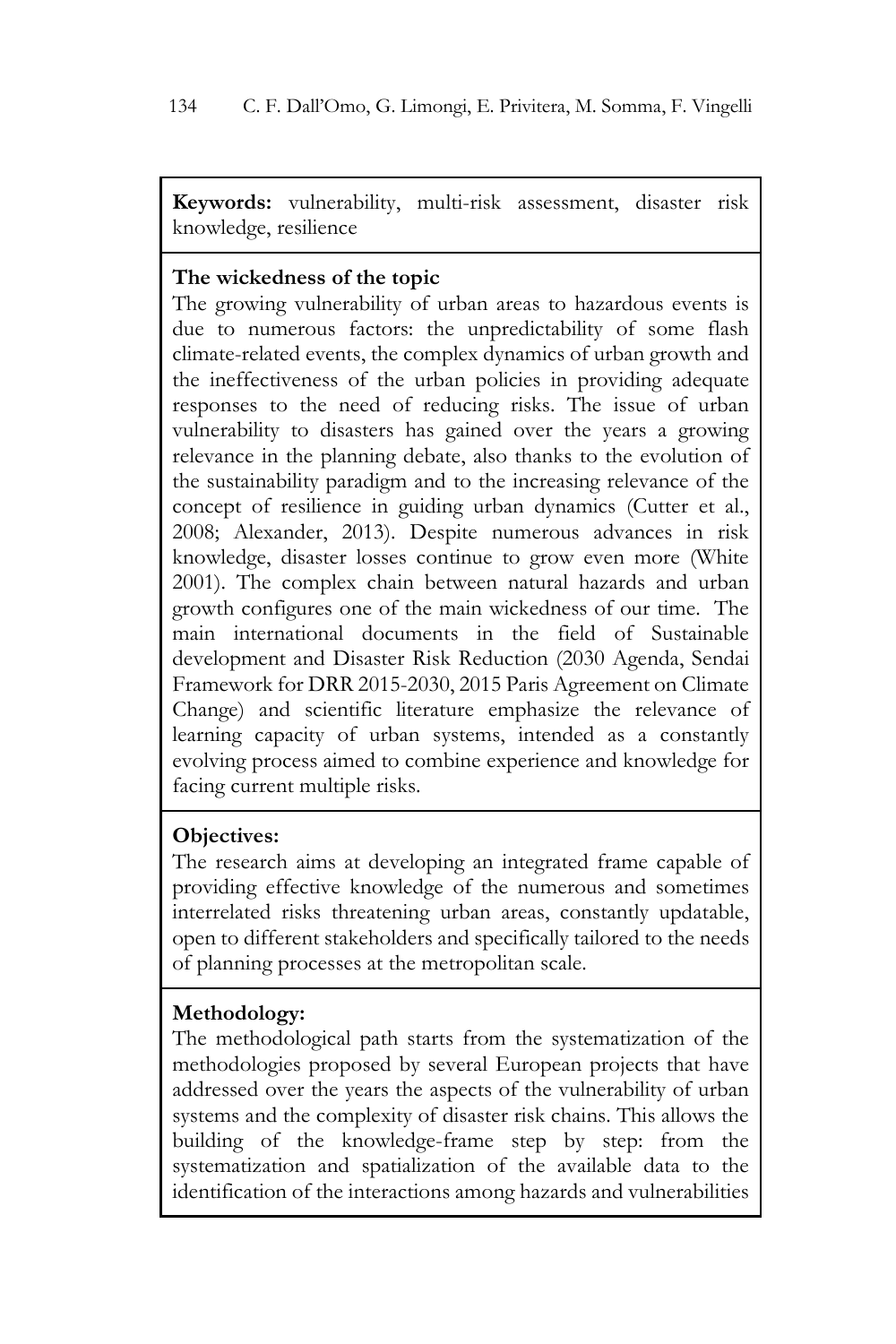and the development of spatial-based multi-risk knowledge; the definition of multi-layers accessibility to facilitate shares and updates of the knowledge-base.

### **Limitations:**

Despite the already complex challenge related to sudden-onset hazards and the complex interrelations among multiple hazards and vulnerabilities, comprehensive knowledge of risks also includes slow-onset hazards, such as human footprints on the environment as well as many long-term effects of climate change.

# **Ambitions:**

The guiding principles for strengthening disaster risk management, starting from a better knowledge of existing and emerging risks, can be summarized as follows: a) from sectoral to cross-sectoral knowledge; b) from technical approaches to participatory processes, c) from "static" to "dynamic" knowledge, supporting a continuous learning process.

Cross-sectoral knowledge (a) allows overcoming the still prevailing assessment of risks in a sectoral way in favour of a comprehensive multi-risk assessment, capable of taking into account both the mutual influences among different hazard factors and the potential interactions between hazards and exposed vulnerable assets.

Evolving learning processes (b,c) allow increasing knowledge and perception of all risks, provide a framework for disaster risk management by combining communities experience and technical knowledge, by integrating the memory of past events and updating information on risk features; by outlining the likely risk scenarios.

# **Main References**

- Alexander D.E.(2013)
- Birkmann et al. (2013)
- Cutter et al. (2008)
- Galderisi A. (2018)
- Kappes et al. (2012)
- McHarg I.L. (1969)
- White et al. (2001)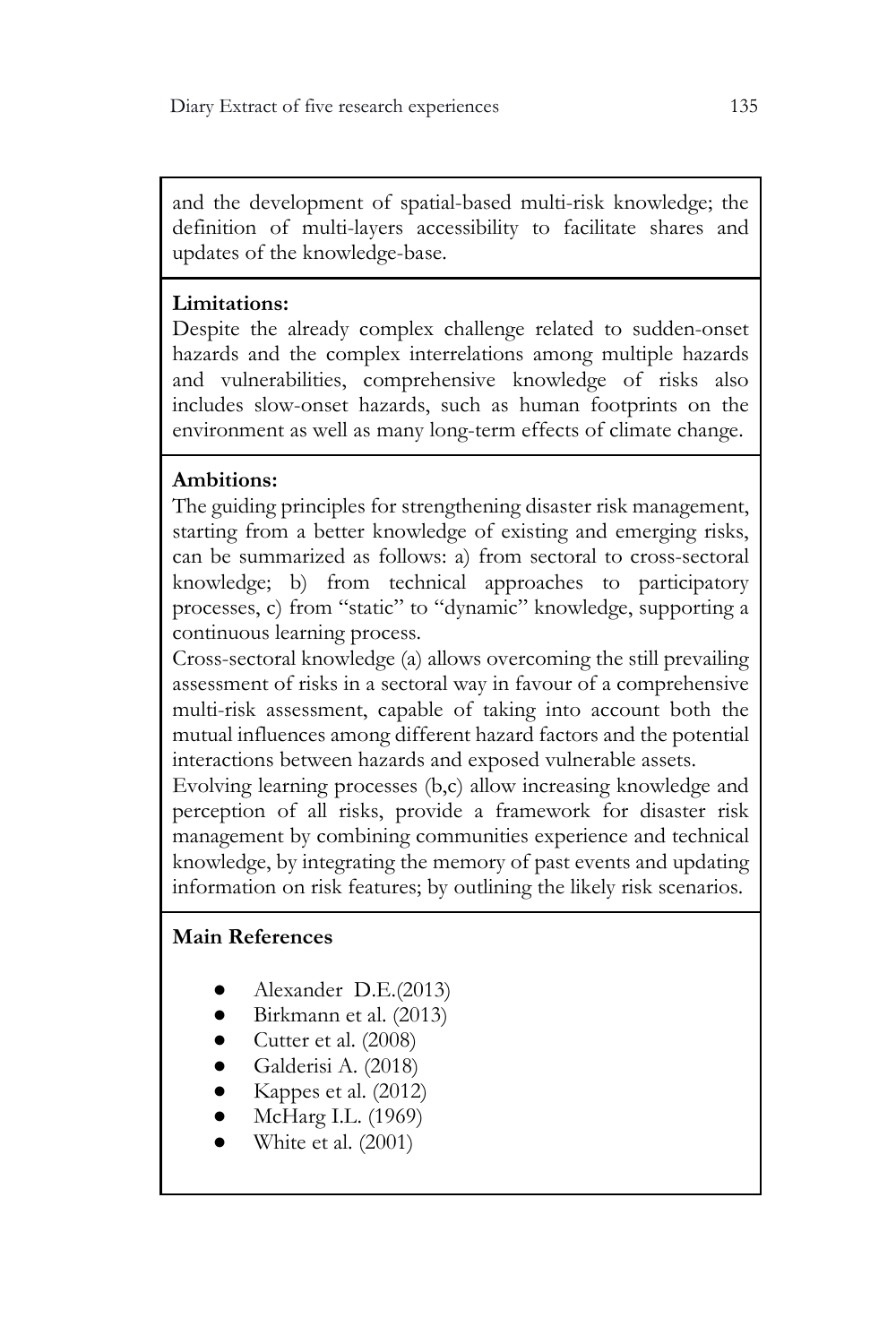**III. Diary Extract: Toward a Street-Small-Slow approach to research on risk landscapes. Diffused knowledge, toxic autobiographies and small data from a Sicilian petrochemical town**

Elisa Privitera University of Catania – Department of Civil Engineering and Architecture XXXIV Ph.D. Cycle

# **Research Questions:**

Assuming that ours is a transition era, which can be the role of urban planning in supporting inclusive transitions towards environmental justice in urban contexts? In addition to the quantitative approaches, which methodologies can fit with current issues, such as the impacts of climate change and of contamination? In risk landscapes due to the slow contamination can an insatiable high-tech growth ideology be enough? Or maybe planners could propose a slower, smaller, and more communitybased planning?

#### **Keywords:**

Environmental injustice, storytelling, risk landscapes, contamination, citizen science.

#### **The wickedness of the topic:**

Since 1992 Ulrich Beck defined our society as a risk society in which no-one is exempted from the risk provoked by itself. Given that the possibility to avoid risk depends largely on socioeconomic status, dealing with risk means dealing with socio-economic injustices. In this respect, various fields of knowledge, e.g. the political ecology and the environmental justice studies (Agyeman, 2005; Pellow, 2007), have already widely scrutinized the link between health hazards-environment-socioeconomic disparities and its effects on the right to the city of powerless communities). In the meanwhile, many community movements are struggling for a city with more justice: they represent those "sub-political actors" (Beck, 1992) with the potential to challenge the agents that generate risks. While the civic society reacted and organized itself, during the years official documents (WHO, 2010, 2017; Sendai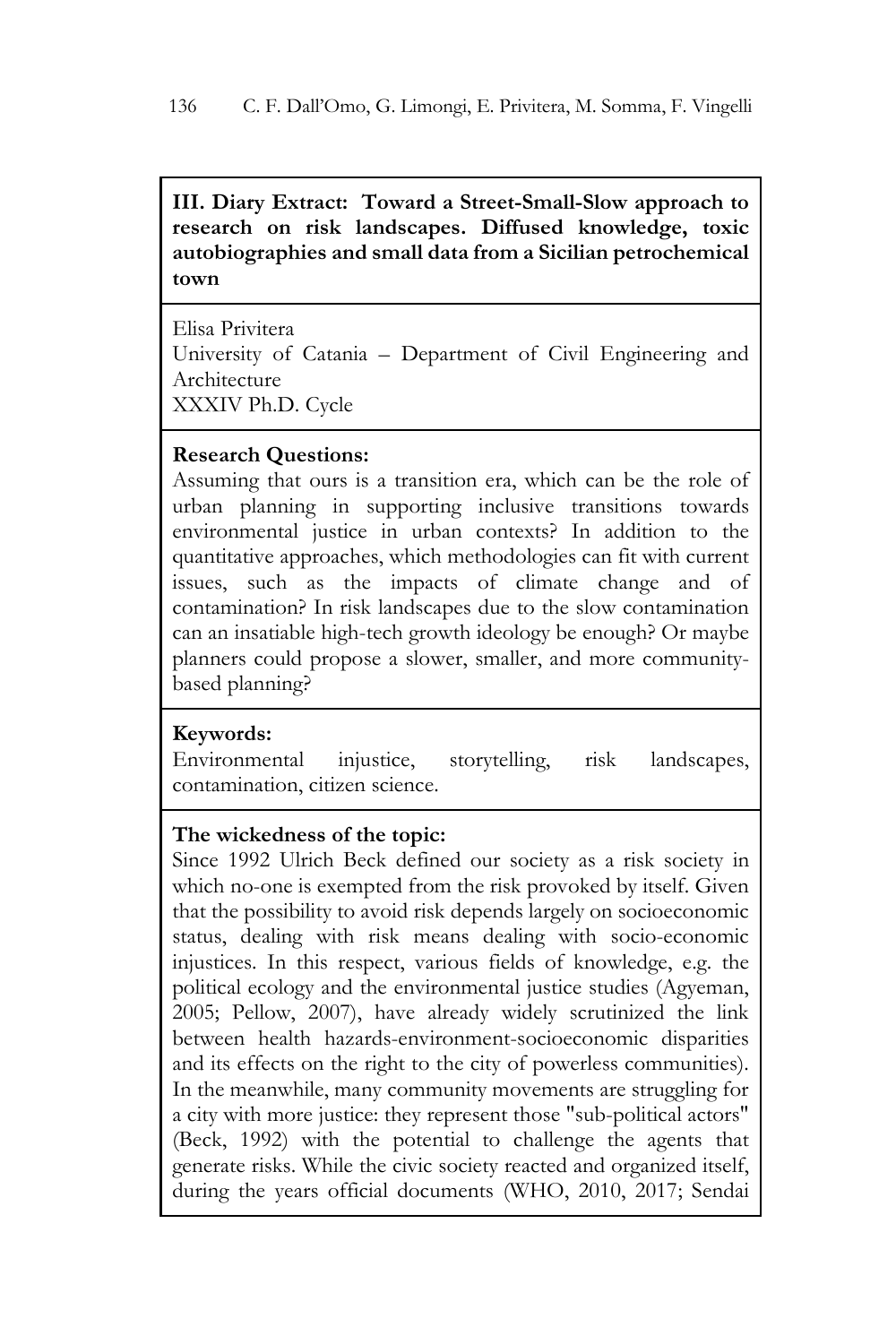Framework, 2015;) have wished for a multidimensional approach to the risk assessment that is inseparable from the enhancement of democratic processes and the involvement of citizens in paths of public participation (Aarhus Convention, 1998) and co-production of knowledge. Despite the rich aforesaid debate, both the mainstream planning and the Italian law on industrial risk mainly miss all these nuances and adopt quantitative approaches to the risk landscapes based on high-tech innovation and big data. Many current challenges are concentrated in industrialized areas: from the human footprint on the environment to the job blackmail, from the public health issues to the lack of democratic governance. The deterministic approach -for which from a cause there is a consequent and linear effect- does not work with the contaminated landscapes. While understanding the causes is already a very complex issue, to define which exactly are the effects into human and not human components coming from the causes is something almost impossible. Uncertainties are a limit and weakness, as well as a strength if they are already included from the beginning of the comprehension path. Another wickedness aspect regards the role of both public institutions and local communities and the tension between them. Since landscapes are the fruit of the long-term interaction between humans and the environment, to talk about the physical aspects of landscapes means talking about the socioeconomic and human ones underlying the landscapes. This adds a further variable of complexity in treating the topic of planning of risk landscapes.

# **Objectives:**

With my research, I aspire to propose a Street-Small-Slow planning approach to the risk landscapes in the "extreme case" of Gela, a Sicilian town converted by a multinational oil company into one of the main Italian petrochemical poles in the '60s. Nowadays, Gela is a shrinking city having a contaminated ecosystem and one of the highest rates of sickness and unemployment in Italy. By applying such approach, I seek to show the value of a slow, street and slow way to plan places

# **Methodology:**

The Street-Small-Slow planning approach is "street" because it occurs in the fieldwork with people living in it; "small" because it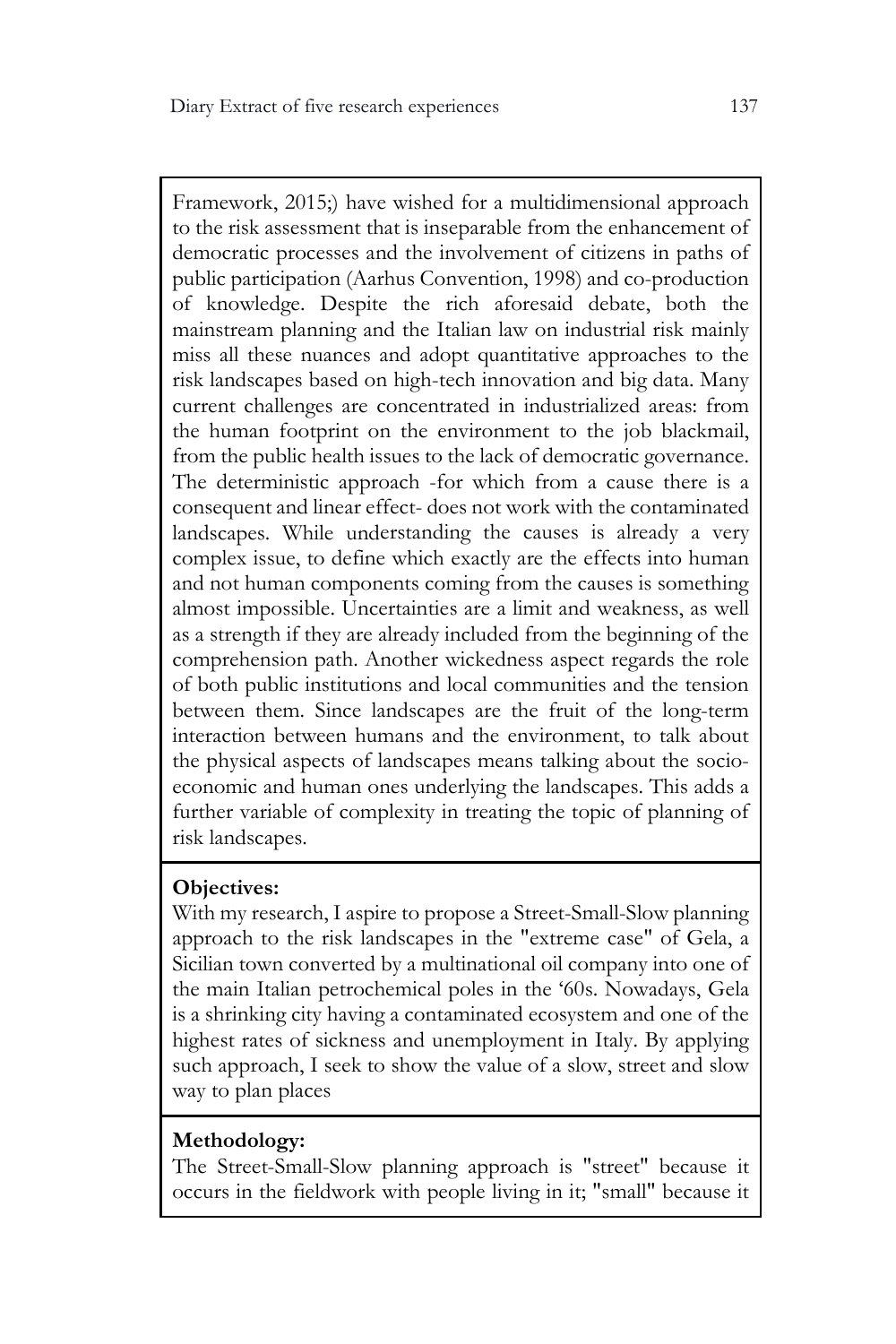pays attention to the small, qualitative, partial and relational aspects of landscapes; "slow" because needs time (Stengers, 2018). Therefore, my research aims to frame theoretically and apply practically an "undisciplined" approach consisting of street science (Corburn, 2005), active listening and toxic autobiographies (Armiero et al., 2019) as relational tools that catch qualitative "small data" and map resistant and resilient practices and collective capabilities.

#### **Limitations:**

By having comparisons with other young scholars' research, some drawbacks have emerged. For instance, a street-small-slow approach needs much more time than the one provided by a Ph.D. path, consequently the results of such research will likewise be partial and less deep than I wished for. Besides, this work would benefit from a joint team having planners who use big data and other professional figures, whereas so far it has been done without any kind of comparison.

### **Ambitions:**

This research has multi-layers ambition. First, it seeks to get into the theoretical debate by giving relevance and dignity to small data from both an epistemological and methodological point of view. Also, it has the ambition to affect the Italian law and practices regarding the planning of risk landscapes, Finally, it will attempt to support processes of community awareness and empowerment by giving voice to the unheard voices.

# **Main References**

- Agyeman J. (2005)
- Armiero M. et al. (2019)
- Beck U. (1992)
- Corburn J. (2005)
- Pellow D.N. (2007)
- Pizziolo G. & Micarelli R. (2003a)
- Stengers I. (2018)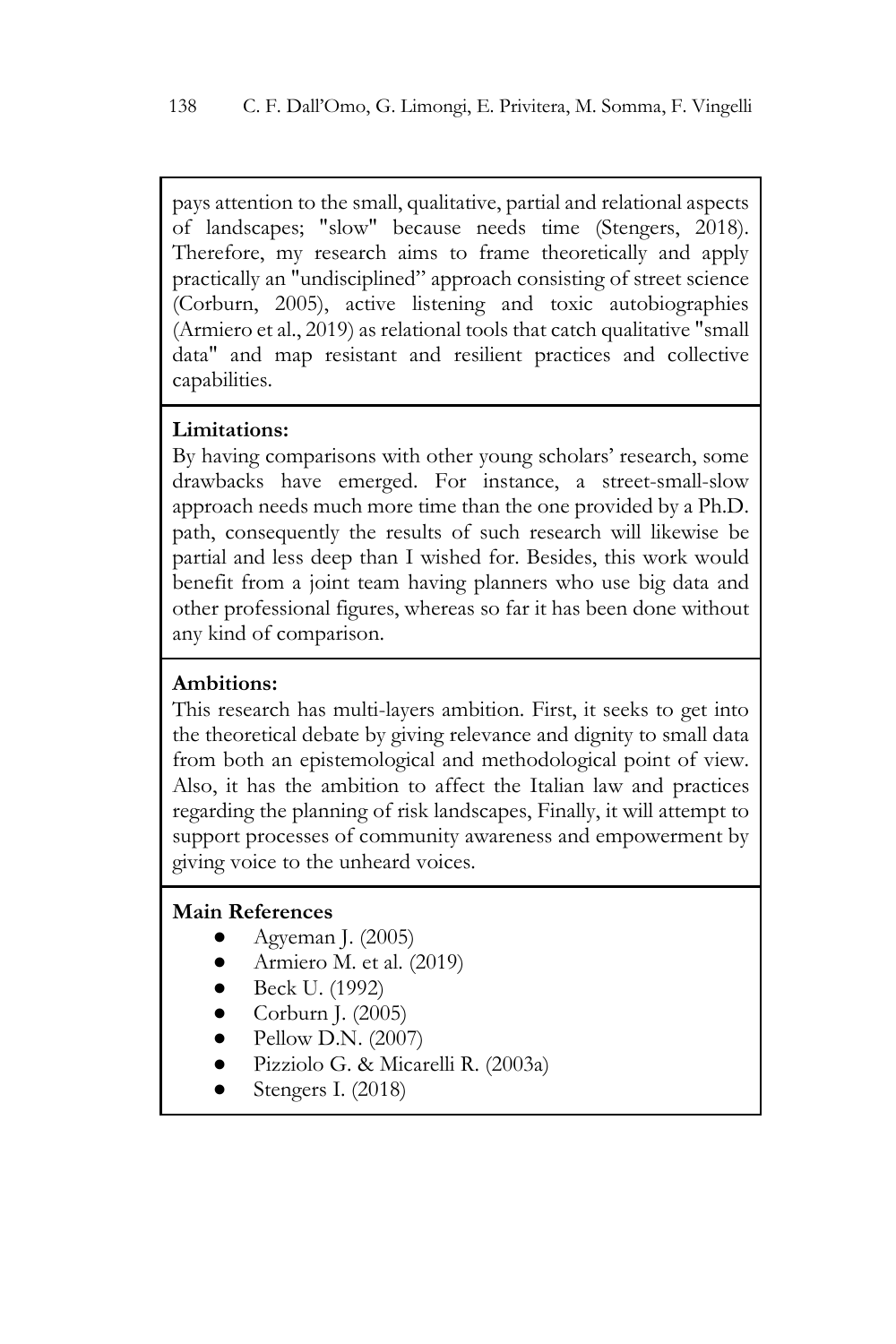**IV. Diary Extract: Towards cyclical and regenerative planning: Methodologies and Decision Support Systems to regenerate abandoned landscapes**

Maria Somma University of Naples Federico II – Department of Architecture XXXIV PhD Cycle

# **Research Question(s):**

How can the geodesign approach make spatial planning processes regenerative, circular and participatory at the same time?

Keywords: geodesign, abandoned landscape, the impact on ecosystem services, circular economy

# **The wickedness of the topic**

The phenomena of consumption and soil degradation continue to increase over the years, despite scientific, legislative and media attention. This uncontrolled phenomenon, with the passing of the years, has generated a new landscape, made up of interstices, middle territories, free strips along the main connecting arteries, areas waiting for development illegally built, spaces more and more fragmented and marginalized (Berger, 2007). A new urban fabric is born, made of voids between solids, where the contrast between natural areas, urban lots and infrastructures generates a mixture of areas that have taken on their own identity, generating new landscapes.

Among these landscapes, those resulting from the voids produced close to the infrastructure and left unused are united by the fact that they physically belong to the city but have been expelled from it for the end of their life cycle, for the incompatibility of their use with urban reality or the loss of their environmental and economic value. They represent a real rejection for society.

Talking about cyclical and more sustainable cities, these abandoned landscapes of infrastructure can be the cog in the wheel to trigger participatory processes of urban regeneration using innovative Decision Support System to think about the territories of the future.

**Objectives:**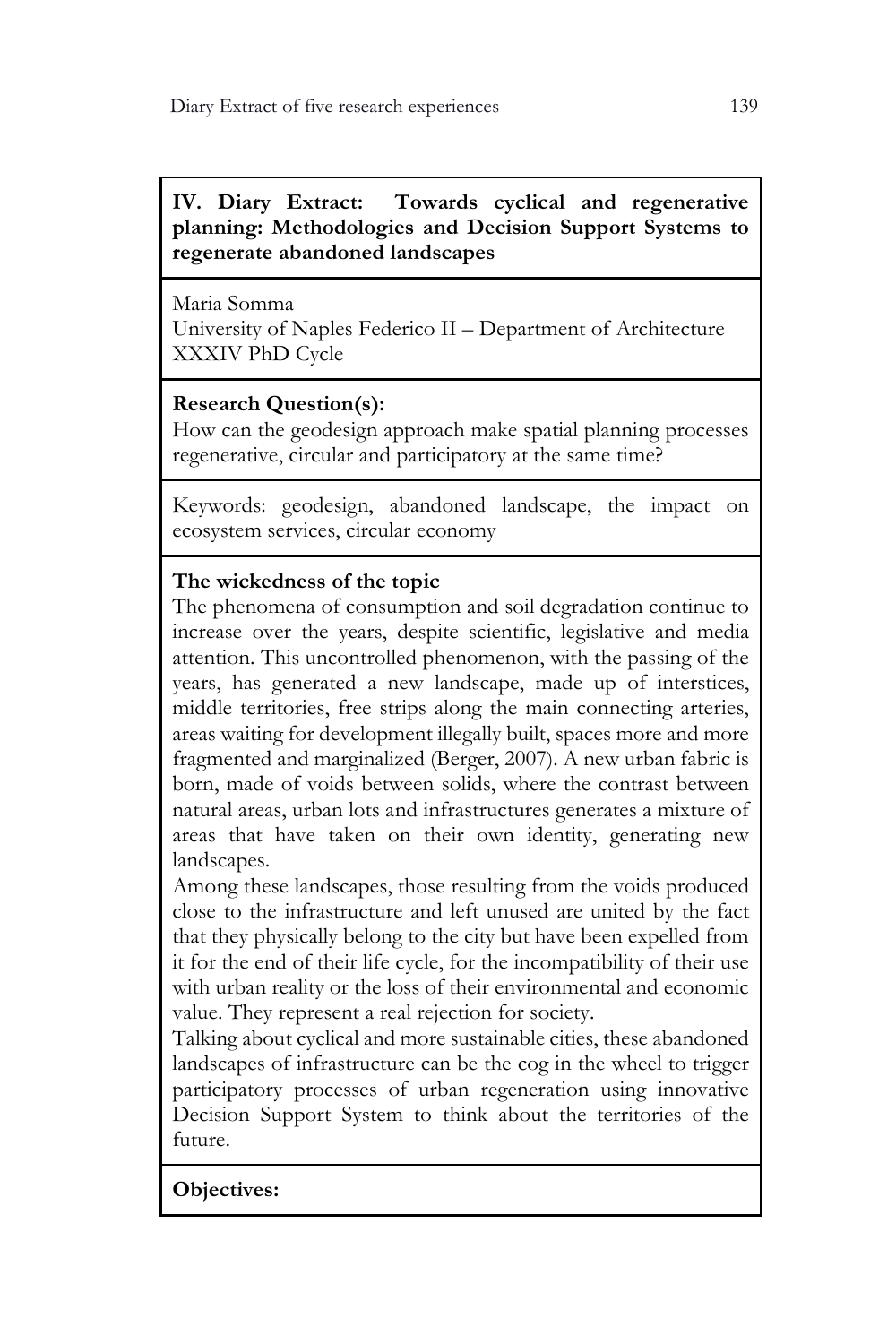The research aims to analyse the areas close to infrastructure, which can be interpreted in many cases as waste landscapes, to identify preferable regeneration scenarios, assessing the different types of impacts that such scenarios can have on the environment in general and on the loss of essential ecosystem services. The interaction between the Geodesign (Flaxman, 2010; Steinitz, 2010, 2012; Vargas- Moreno, 2010; Goodchild, 2010; Miller, 2012) approach and the spatial multi-criteria analysis represents the proposal to be tested to structure a decision support system that allows improving the system of relations between knowledge, evaluation and project, in coherence with Agenda 21 (chapters 31 and 40).

#### **Methodology:**

The evaluation of the benefits offered by this potential capital, through the identification of the ecosystems and services they produce in a regeneration phase, is one of the great challenges for scientific communities. Cities to meet sustainability requirements need cyclical planning processes, able to promote collaborative practices among all stakeholders, public, private, and social. These processes should be able to combine multidisciplinary knowledge, in which the assessment of impacts and effects of transformation is based on a methodological process in which different knowledge and skills and new technologies converge. The complexity of urban systems requires the activation of a constant dialogue between the different stakeholders involved in the transformations, integrating multidimensional approaches and plural points of view. In this perspective, decision support systems represent a useful tool to guide the construction of choices and compare possible transformation scenarios, intending to identify preferable and sustainable alternatives (Huang et al, 2019).

The attention to the different decision support systems that can support planning processes highlights the flexibility and adaptability of tools to the specificities of the decision-making context. Among the different approaches analyzed in literature and tested in numerous practices, Geodesign is one of the methodological references used in this research, able to support planning and evaluation processes for more sustainable cities (Campagna, 2014; Campagna and Di Cesare, 2016). This approach integrates different knowledge using the tools of Geographic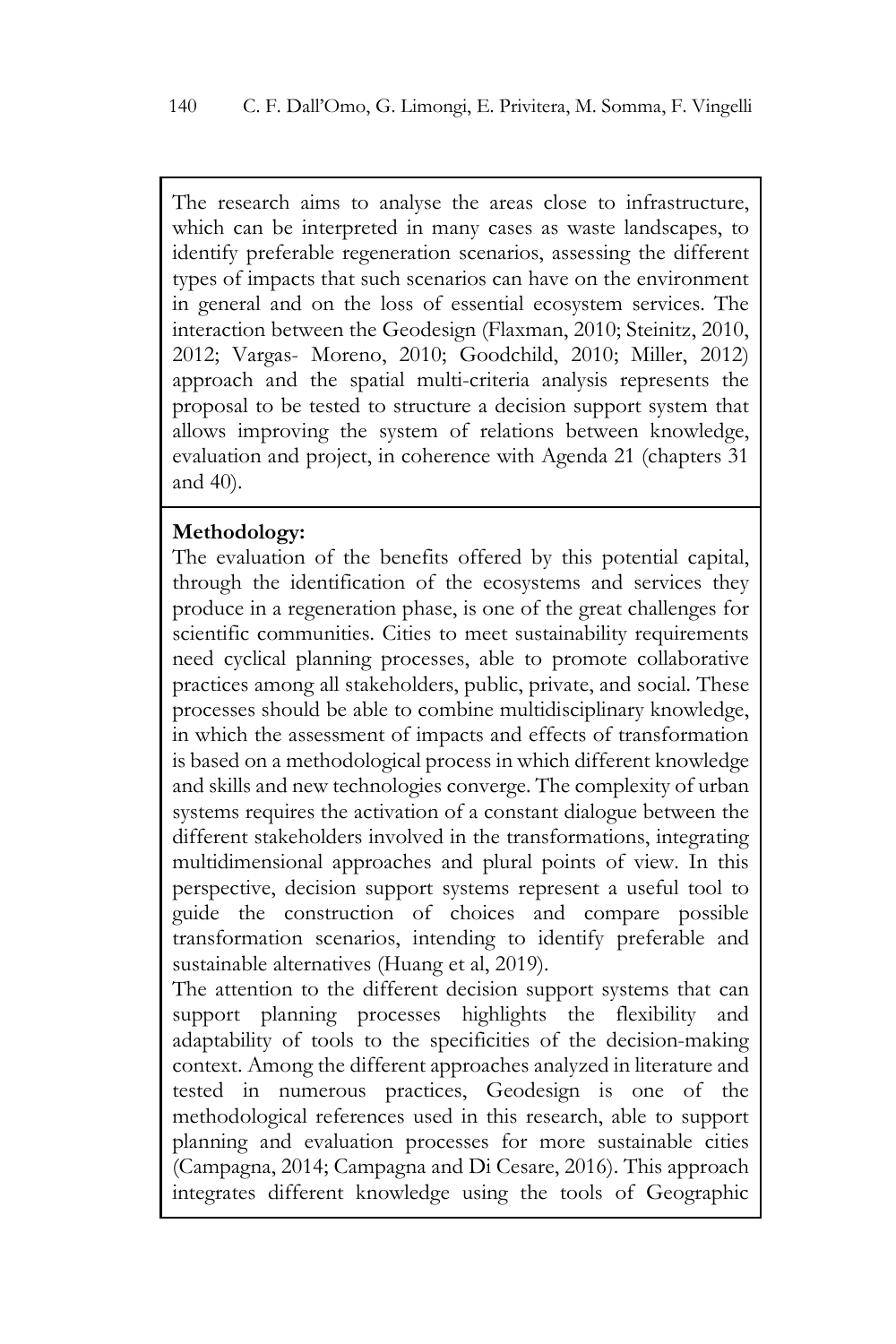Information Systems and social interaction techniques (Goodchild, 2010).

# **Limitations:**

An open approach to comparison with other research in similar fields allowed to define some potentialities and criticalities. One of the limits is the impossibility to have an open database to analyze large territorial contexts. This could be overcome by integrating big data with small data. Analyzing the territory in its complexity means looking at it in different perspectives and therefore not only considering the impacts that can be determined on ecosystem services, but also what consequences they determine: climate change, environmental risks, and vulnerabilities. Moreover, talking about circular cities, it is also necessary to define its metabolism. The active comparison allows defining some considerations that normally cannot be reached.

# **Ambitions:**

The biggest challenge is to define a methodological framework that looks at landscape planning from the perspective of circularity, in order not only to reduce the impacts on the environmental, social, economic system but also on the production of material and immaterial waste generated by uncontrolled and bad planning processes. This is an ambition that finds innovation in the tools used to practice urban regeneration that put in place different knowledge and techniques. Innovation can be found in the interaction between evaluation Decision Support Systems within the Geographic Information System.

# **Main References:**

- $\bullet$  Steinitz C. (2012)
- Berger A. (2006)
- $\bullet$  Flaxman M., (2010)
- Huang L., Xiang W., Jianguo Wu, Traxler C., Huang J. (2019)
- Batty M., (2013)
- McHarg I.L. (1969)
- Cerreta et al. (2020)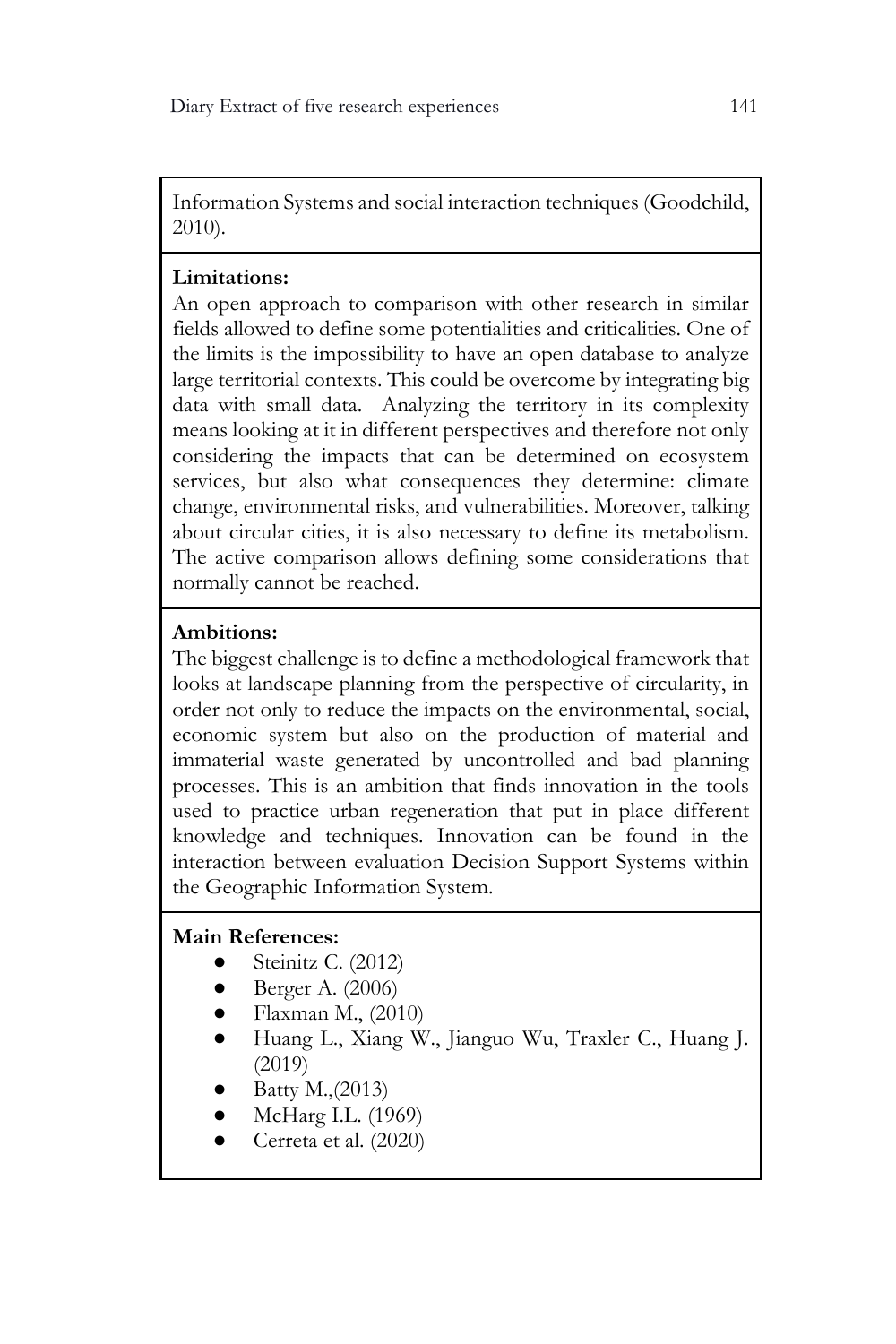**V. Diary Extract: toward eco-innovative urban regeneration practices. From construction and demolition waste to resources for the regenerative city design.**

Federica Vingelli University of Naples Federico II – Department of Architecture XXXIV PhD Cycle

#### **Research Question(s):**

How urban metabolism approaches may innovate the process of urban regeneration, and how does the goal of reducing construction and demolition waste flows influence the project?

**Keywords:** urban metabolism, regenerative city, circular economy, construction and demolition waste

### **The wickedness of the topic**

Cities are the main global cause for the consumption of resources and the production of waste: while covering only 3% of the earth's surface they consume 75% of natural resources (UN, 2019) that, due to the "take-make-dispose" linear economic and production system, soon run out of life and becomes waste. 50% of them is produced in cities (UN, 2015) that are called to face European policies identifying the transition to a circular economy model as the main strategy to achieve the objectives of limiting landfills by 2035 (only 10% of waste) moving towards sustainability goals (EU Directive 2018/850). EU's circularity objectives led to new production and business models of consumer goods and buildings but the transition to a circular city model cannot, however, go through the technological and sectoral innovation in products/buildings in the city as this is a complex and wicked problem that includes environmental, social, economic and also spatial issues and thus requires a multidisciplinary and systemic approach (Jackson *et al*., 2014).

#### **Objectives:**

The aim is the design of eco-innovative solutions (Carrillo-Hermosilla *et al*., 2009) able to transform this circular approach into a design principle for the city and landscape and to influence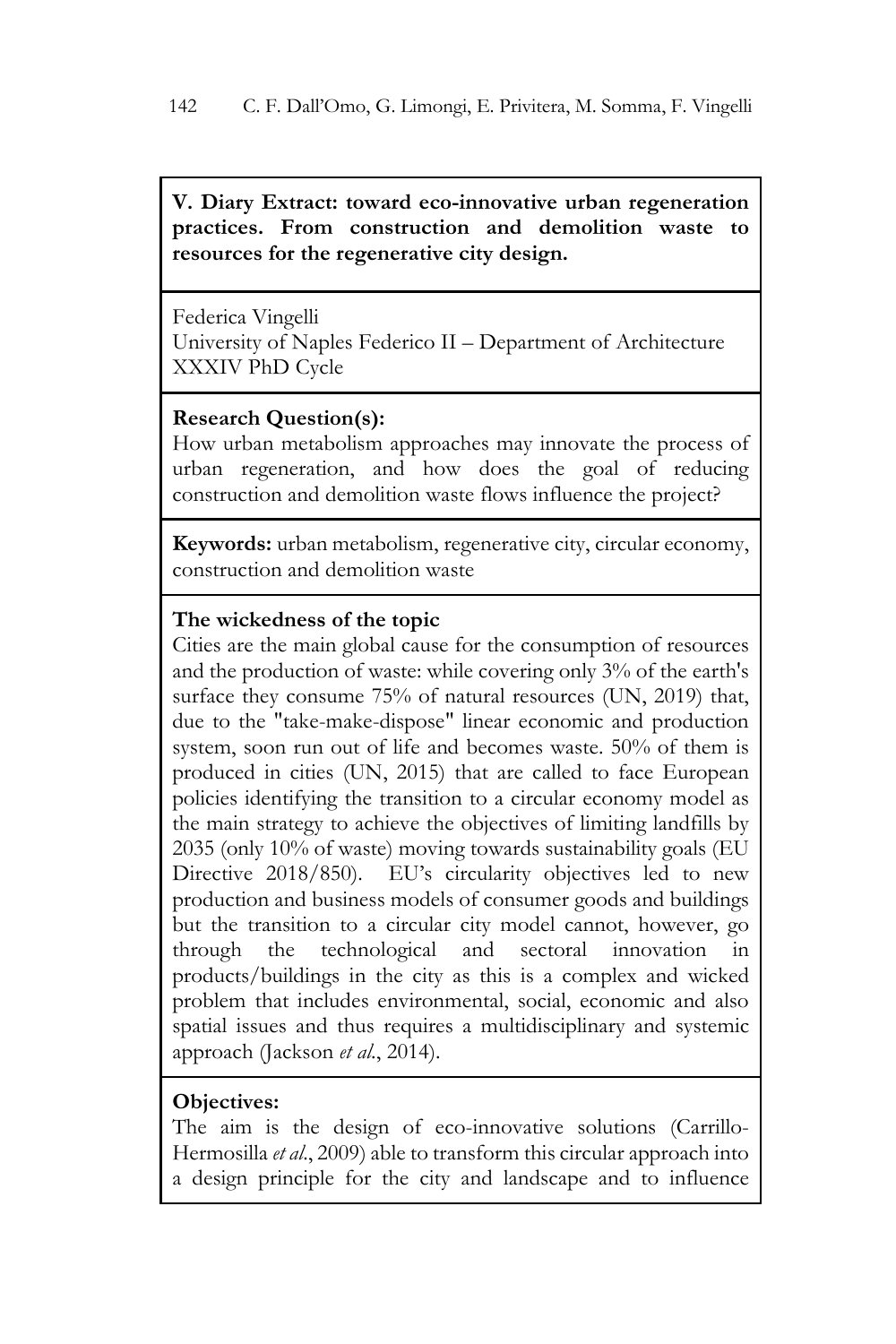technical/process innovations for planning urban and territorial regeneration (Russo *et al.*, 2018). The research focuses on Construction and demolition waste (CDW) as they are almost a third of the waste produced globally and are connected to the results of urban regeneration processes.

# **Methodology:**

The research activity is structured through the methodology of "Research Living Labs" which conceives the research path as a "Living Lab" where the experts involved (UNINA, RINA Consulting, TU Delft) collaborate and cooperate in a co-design process of innovative solutions in a real context. "Realism is one of the principles that clearly distinguishes Living Labs from other types of open co-creation environments" (Bergvall-Kåreborn and Ståhlbröst, 2009) and is the condition for obtaining valid and transferable results to real situations, according to with the objectives of the industrial PhD Innovative solutions will be tested in a case study located in the Metropolitan Area of Naples.

# **Limitations:**

In terms of theoretical and methodological frame, the concept of urban metabolism underlines the technical-technological aspect of the functioning of cities without managing to include, especially during the time of doctoral research, the social and value aspects of territories. In the same way, the concept of circular - city - and economy describes the economic benefits of circularity, which however also concerns fundamental issues such as the life of different communities and their work. In the specific theme of the CDW, the inertia of the legislative context as well as its fragmentation in Europe, undermine the practicability and replicability of eco-innovative solutions. Currently, for example in Italy, CDW has not yet reached the end-of-Waste status (Silvestre et al., 2014) which would allow for simpler reuse and therefore the growth of the sector market.

# **Ambitions:**

Applying the concept of circularity to cities and territories means, furthermore, asserting the need to overcome the concept of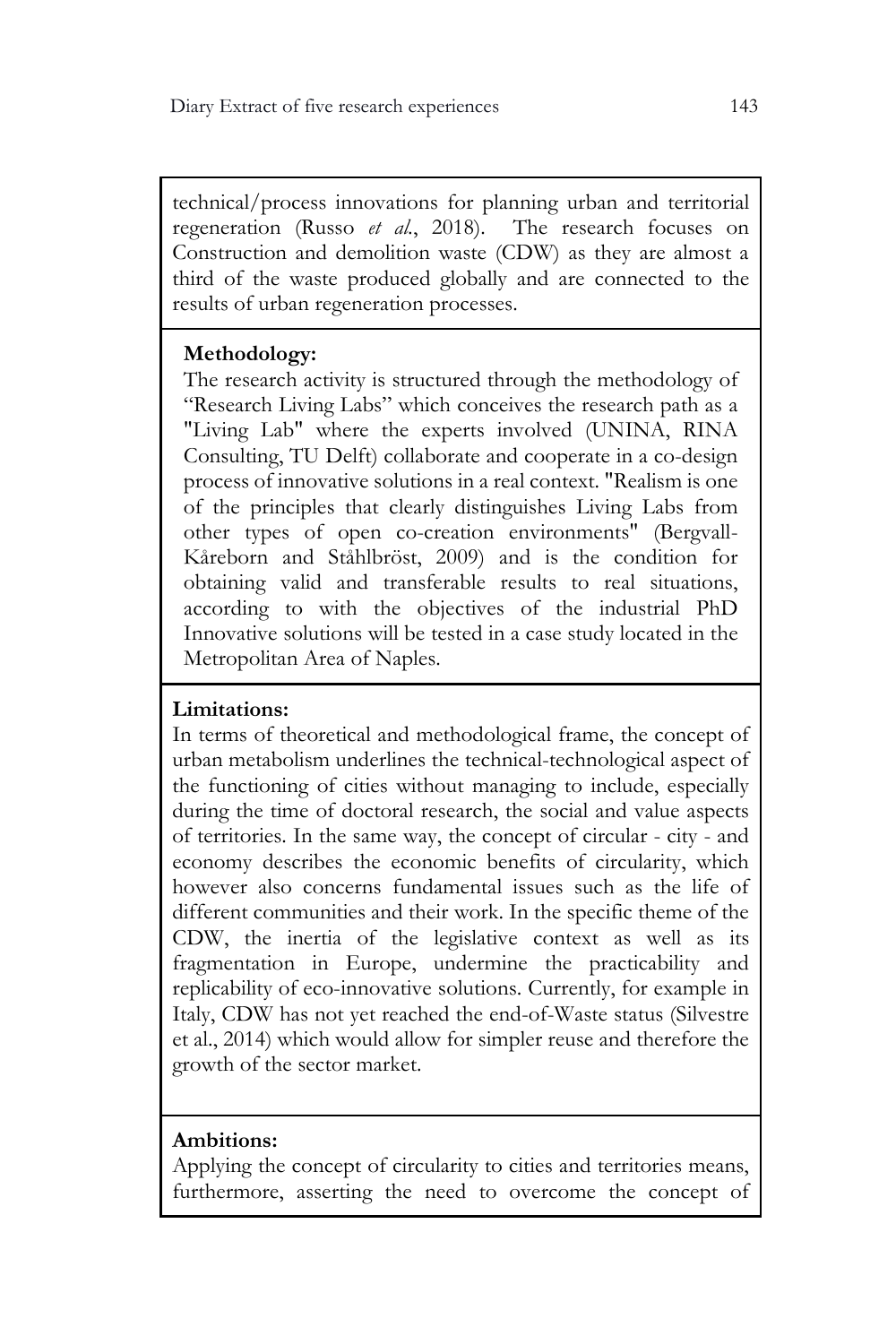sustainable development (Thomson & Newman, 2018), which aims to reduce environmental impacts of cities, to build a reparative relationship towards the ecosystems on which they depend, a regenerative approach able to positively affect the ecosystem (Girardet, 2014) and to drive space construction processes in order to generate not waste but resources to contribute to the regeneration of urban metabolism.

# **Main References**

- Braungart M., McDonough W. (2002)
- Crowther P. (2005)
- $\bullet$  Secchi B. (2006)
- Mc Gregor D., Simon D., Thompson D. (2006)
- Kennedy C., Pincetl S., Bunje P. (2011)
- Girardet H. (2014)
- Russo M. et al.  $(2018)$

# **Weaving meaningful links through a proactive research comparison**

To design the connection between Ph.Ds researches on different levels, the path follows three main steps:

**Step 1**, identifying the wicked dimension of environmentoriented planning (Figure 1);

**Step 2,** tracing research questions to address wicked problems (top of Figure 2);

**Step 3,** comparing the identified wicked problems through methods and objectives (bottom of Figure 2);

**Step 4,** discussing the adopted approach and new research-network perspectives.

Starting from the definition of wicked problems and the relationship with environment-oriented planning (first section ), this paper has used the DEs to stress on the possible multilevel interpretation of contemporary cities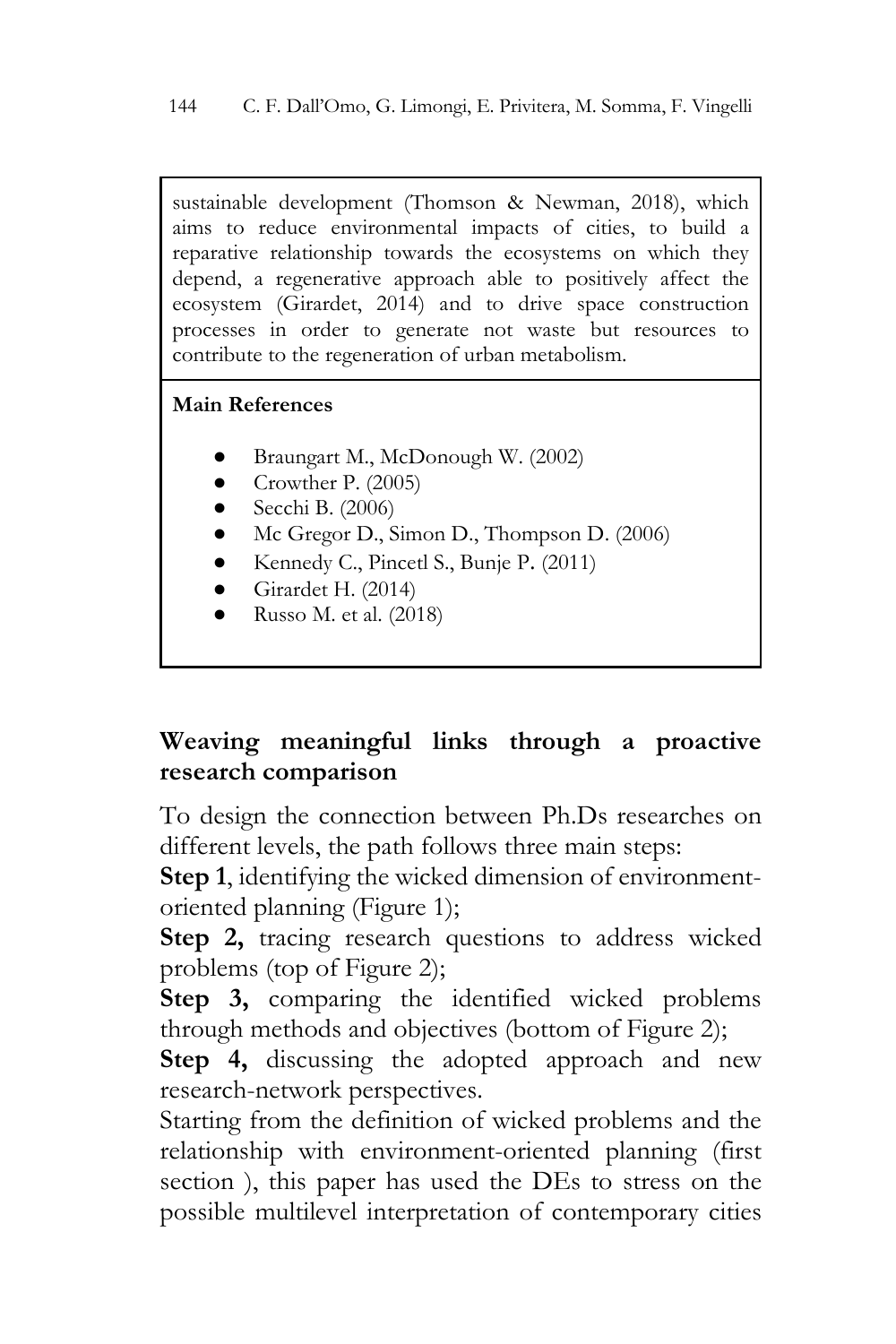and societies and the need for more open planning approaches.

Each DE (second section) illustrates the deployed methodologies and seeks objectives aiming at composing a sample of an Italian kaleidoscopic view of young planners' approaches and visions.

By digging into the key-features of each research, two considerations emerge:

1) the complexity and wickedness referred to the contents and topics of the five pieces of research unveil the multiple existing links between them;

2) the debate behind this experience reveals the limits of the single approaches and allows the authors to rethink their way of researching young scholars.

Even if the research design might lead to the conclusion of an obvious overlapping of interests, however, it is hard to trigger proactive cooperation among distinct academic perspectives.

Figure 2 provides an interpretative tool and compass to interconnect viewpoints, confirming the need for a holistic approach to environment-oriented planning.

More in detail, Figure 2 explains how tracing the research questions to address wicked problems has led the authors to recognize common features and interpretative criticalities, as well as the opportunity for contamination between researches. Also, the bottom part of the picture tells that methods and objectives can be enmeshed and compared with each other. For instance, the authors have found potential interactions between quantitative methods and qualitative ones, theories and practices, hightech and digital tools and street and 'personal' ones. The various nature of the identified wicked problems (Figure 2) gradually blurs the boundaries of all research allowing authors to intertwine topics, problems, theoretical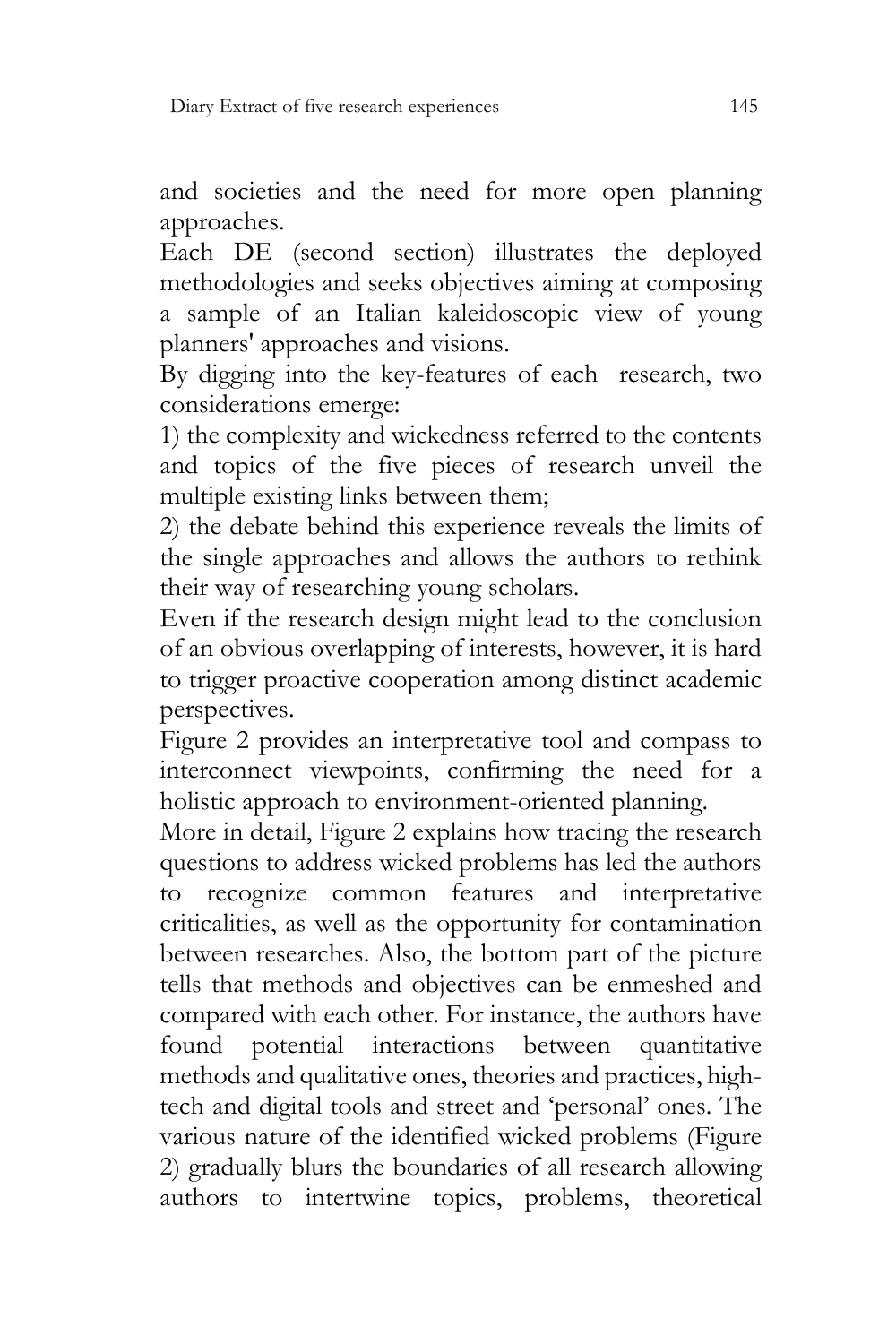approaches, and methodological processes. The research keywords which at the beginning of the discussion belonged to the individual researchers, becomes the base for deconstructing and reinterpreting all contents and methods.

More in detail, the meaningful links between each keyword referred to the **methods** are the following:

a) the prominence of climate change in transforming disaster risks in different ways (Glasser 2020) requires complex analysis models, such as multi-hazard and multirisk assessment models. They may need integrated approaches and practices toward learning processes involving multiple actors (technicians, politicians, stakeholders, and civil society);

b) co-production of knowledge needs fieldwork and active listening by researchers and planners. It can be pursued by counterbalancing the big data use challenge with complementary tools such as toxic autobiographies and small data;

c) regeneration practices to face current urban challenges transform environmental fragilities of growing urbanization (e.g. contaminated sites, abandoned areas and waste) into opportunities and resources. They should require innovative tools (e.g. Geodesign) and approaches (e.g. urban metabolism) to maximize the effectiveness of processes and to seize the opportunities given by multiple drivers (social, economic, climatic, etc.);

d) the awareness of dealing with complex territorial dynamics through multi-level governance models can lead to finding a way to implement this systemic integration within the current regulation frame of cities, territories, and landscapes also from a legislative point of view.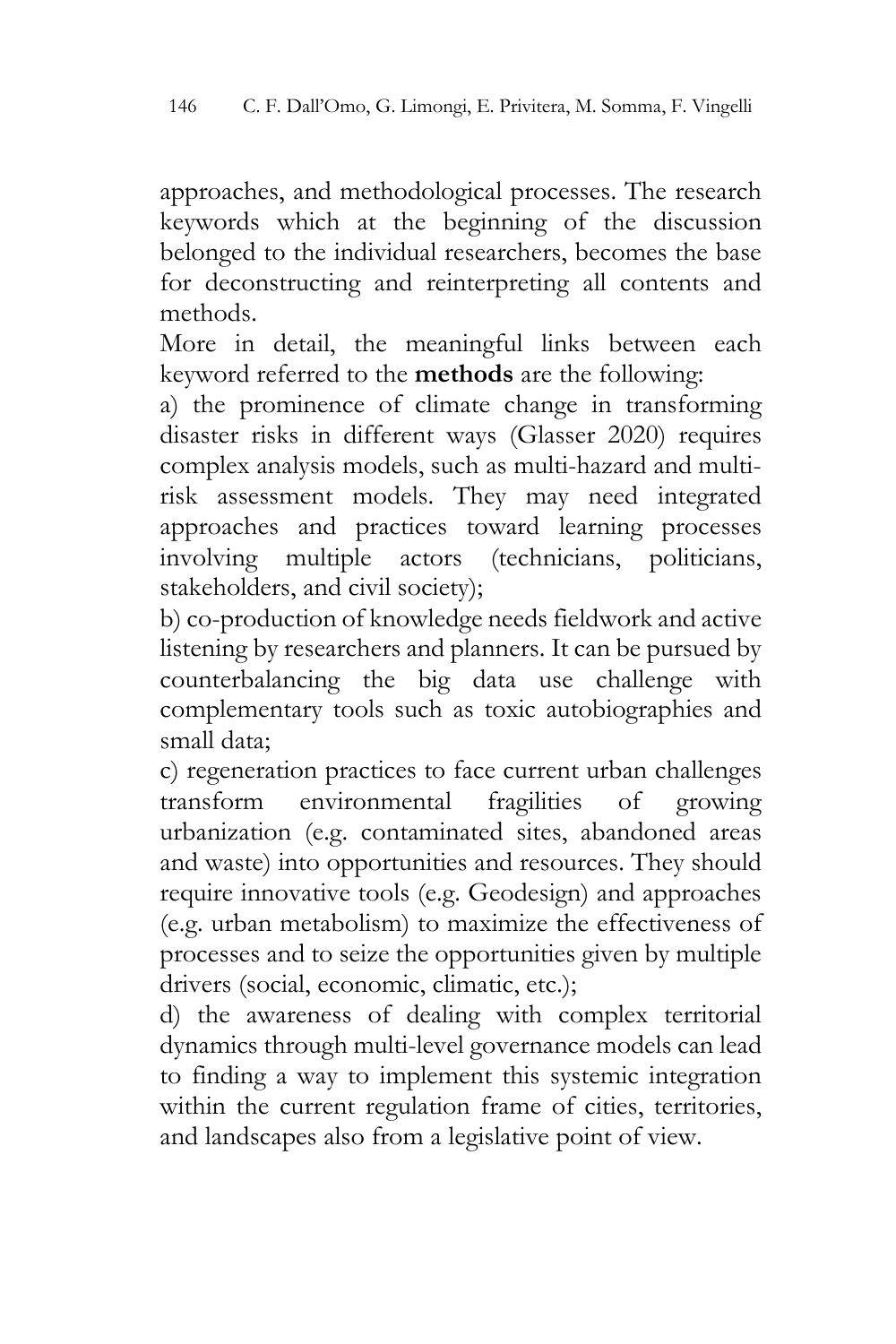

Figure 2 - Overcoming research limits through contaminations between objectives and methods of the 5 pieces of research. Source: authors' elaboration.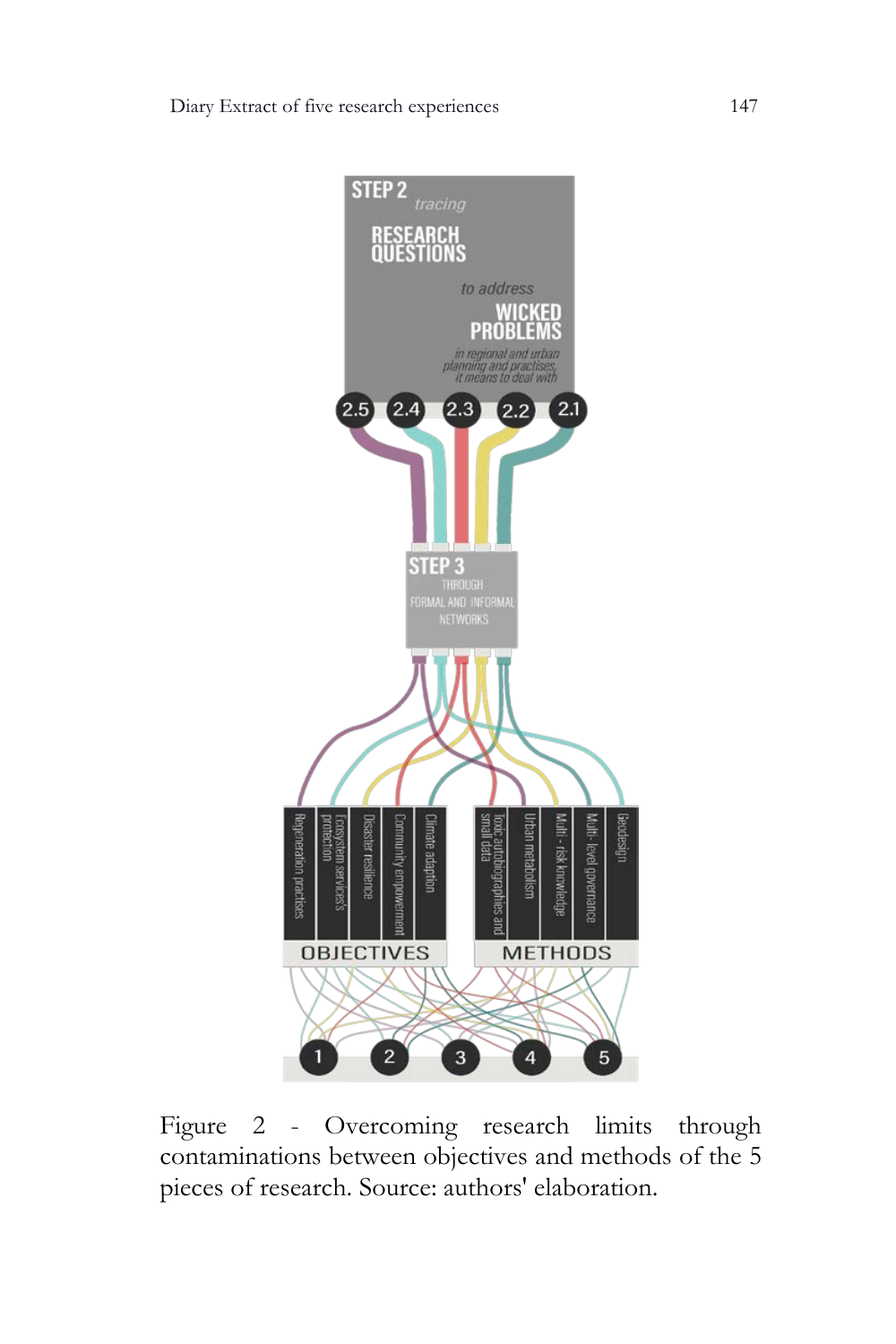In terms of **objectives**, considering that each research is addressed to better understand different aspects of the wicked problem of environment-oriented planning, each research contributes to pursuing the others:

a) **climate adaptation** measures are frequently integrated with urban **regeneration practices** and contribute to strengthening ecosystem service in counterbalancing anthropic footprints;

b) increasing **disaster resilience** means also implementing effective mitigation and adaptation activities possibly included in urban plans and policies, and enhancing **community empowerment** to strengthen their learning and coping capacities;

c) **regeneration practices** can positively act on for the **ecosystem services' protection** by driving a transition towards new transformation models of cities.

The collaboration between authors and the attempt of merging each diary goal highlighted the different aspects of the wicked problem of environment-oriented planning and allowed to recognize the limit of sectoral approaches supporting territorial governance and planning. Therefore a holistic and conscious awareness can be the common ground on which researches can base exchange of energy and contribute to a proper sheared growth of the scientific community. As a result, is it possible to recognize a kind of process innovation also in the ways of doing research? Can this contamination experiment be useful for the authors as well as for young scholars in urban and territorial practices?

It is worth noting how wicked problems have pushed our research to a multi-scalar and multidisciplinary confrontation approach to face problems that have relations with social-economics and environmental disciplines. For sure, each research follows a different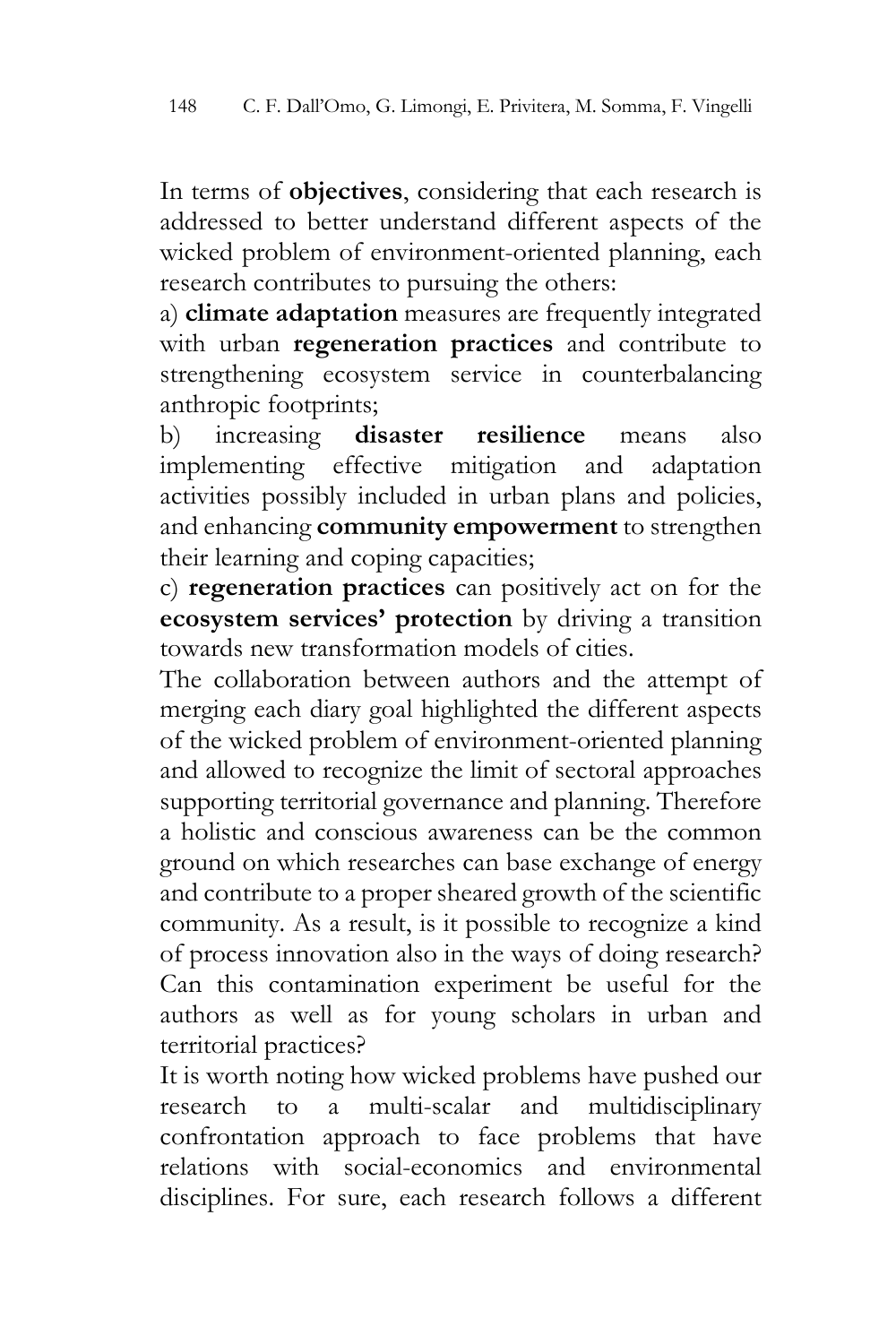research methodology and after this proactive comparison, the opportunity of approaching them from an enriched perspective emerged.

As the opportunity for this study arises from the involvement of authors in urban studies training activities and workshops tailored to doctoral students, and from an ensued two-year informal exchange of ideas and perspectives, these positive experiences represent the starting point for the construction of a research process and network - able to overcome its nature of impromptu event and to orient, from the first steps, the increasingly heterogeneous doctoral paths. Through this experience, the authors recognize five key-attributes to build a common dialogue and to better cope with their researches addressing as urban and territorial issues. The attributes are (Figure 3):

- Open
- Collaborative
- Meta-disciplinary
- Stable
- Evolving

**Opening** the boundaries of on-going research towards new challenges allows young academics to better understand the context in which they are framed, recognizing both new connections and potential limitations of the adopted approach, as well as set objectives. **Collaborative** research helps in enriching different backgrounds and knowledge bases, as well as technical and technological skills. In this way, the innovative approach is **meta-disciplinary** not only multidisciplinary - defining an inclusive debate capable of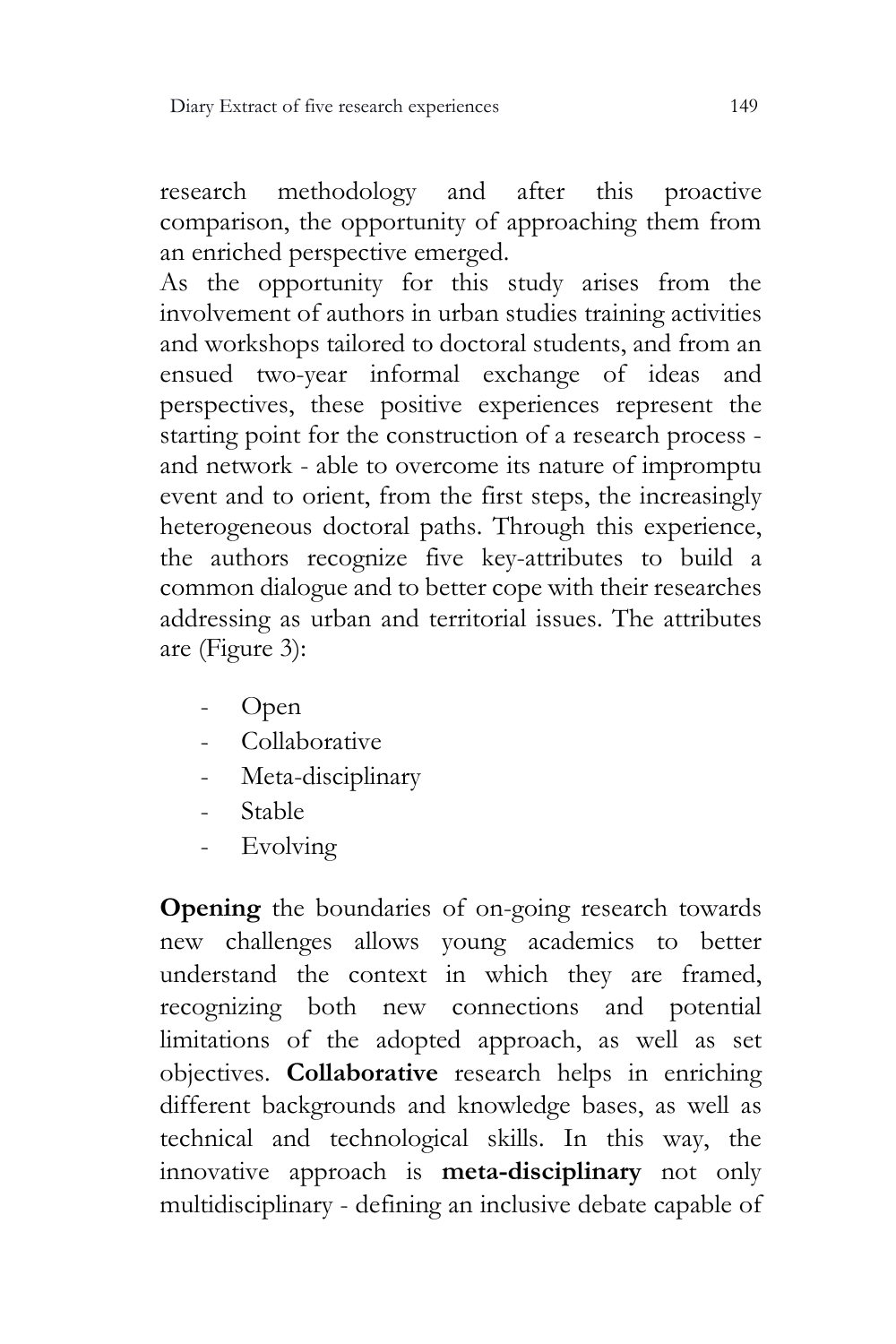involving various perspectives of that same subject, whose need emerged in the previous chapters. To contaminate and fruitfully effect on research paths, this collaboration and process - can only be lasting and **stable** in the research pathways among young academics and that it is a constantly **evolving** path leading to the formation of always innovative contributions to solve wicked problems, rather than an individual attempt to deal with complex problems.



Figure 3 - Five keywords to define an innovative approach to PhD urban research. Source: authors' elaboration.

# **Conclusive remarks**

By stemming from the definition of planning problems as inherently wicked, the authors have then tried to go through the wicked problems within the discipline of urban planning by adopting their ongoing PhD researches as emblematic cases of study. Considering that planning is even more wicked due to the lack of contamination and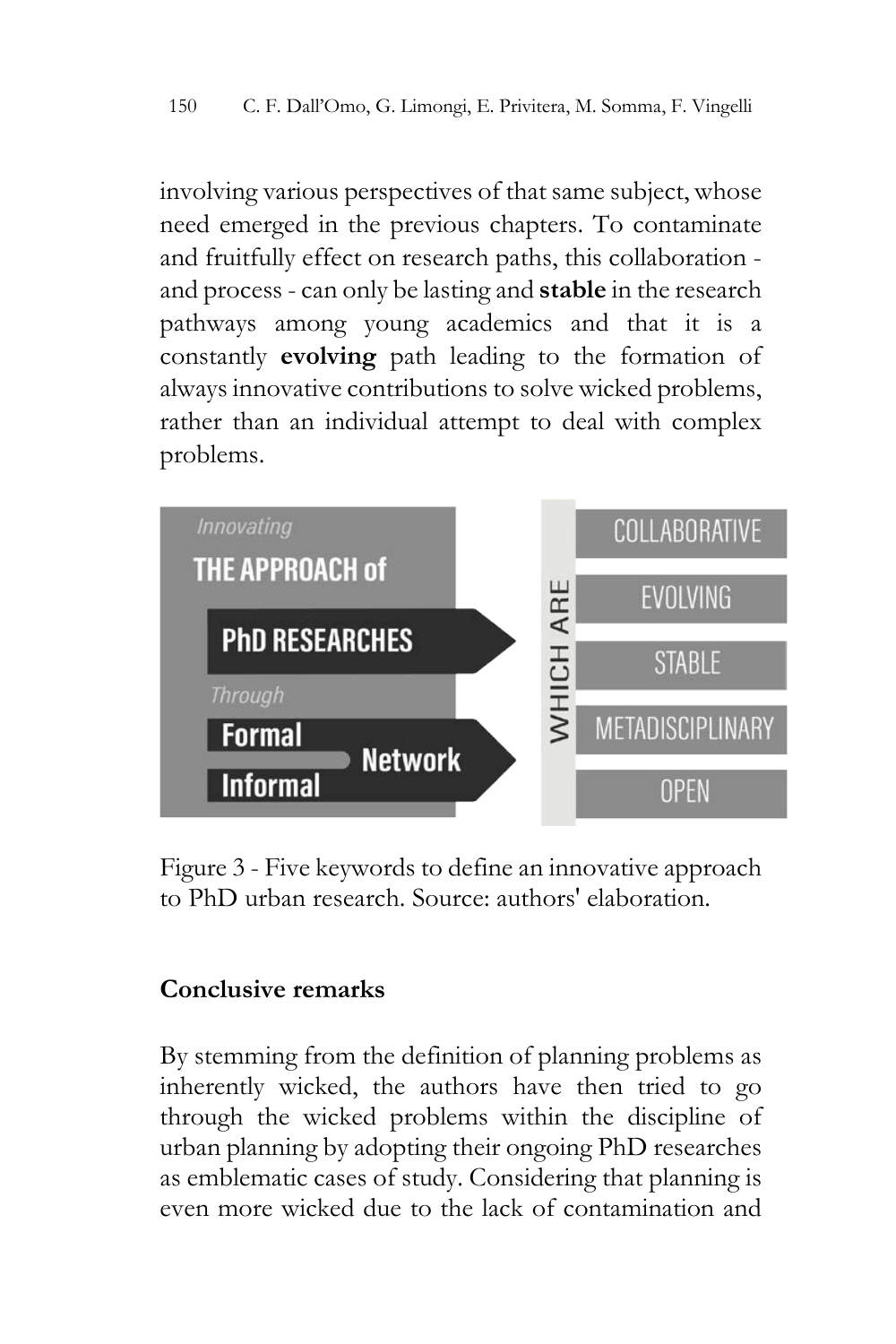exchange between the several schools and currents of thoughts, this essay seeks to provide a contribution in this sense bridging the existing dialogical gaps. The advances of this essay consist precisely in proposing an increase and implementation of occasions and spaces of peer discussion among young scholars within the Italian planning academia. Through the comparison of the five PhD pieces of research in urban planning, many issues emerged. The wickedness of environment-oriented planning, as a whole, comes from criticalities and challenges: the key challenge of climate change (I. DE) and the role assumed by planning processes in increasing the effectiveness of adaptation measures; the assessment of vulnerability in urban systems threatened by the impacts of multiple hazards to drive planning processes in already compromised systems (II. DE); the need for exploring the complex, polysemic, and conflictual links between natural and human factors, by adopting more innovative tools - such as toxic autobiographies, small data (III. DE), and Decision Support Systems (IV. DE) - and approaches - such as urban metabolism (V. DE). The informal comparison held within the present article redaction and the formal attempt of reporting its output, lead authors to a set of general considerations approaching researches which have the aim of assessing the wicked problem of territorial planning.

What limits an effective democratic and widespread advancement of local knowledge, as it emerged within DEs comparative assessment, is the lack of theoretical synergies between the different souls of the same research field. Therefore this cannot lead to a possible simplification of wicked territorial problems. A possible solution could be, for instance, a holistic approach in developing a sheared background for research which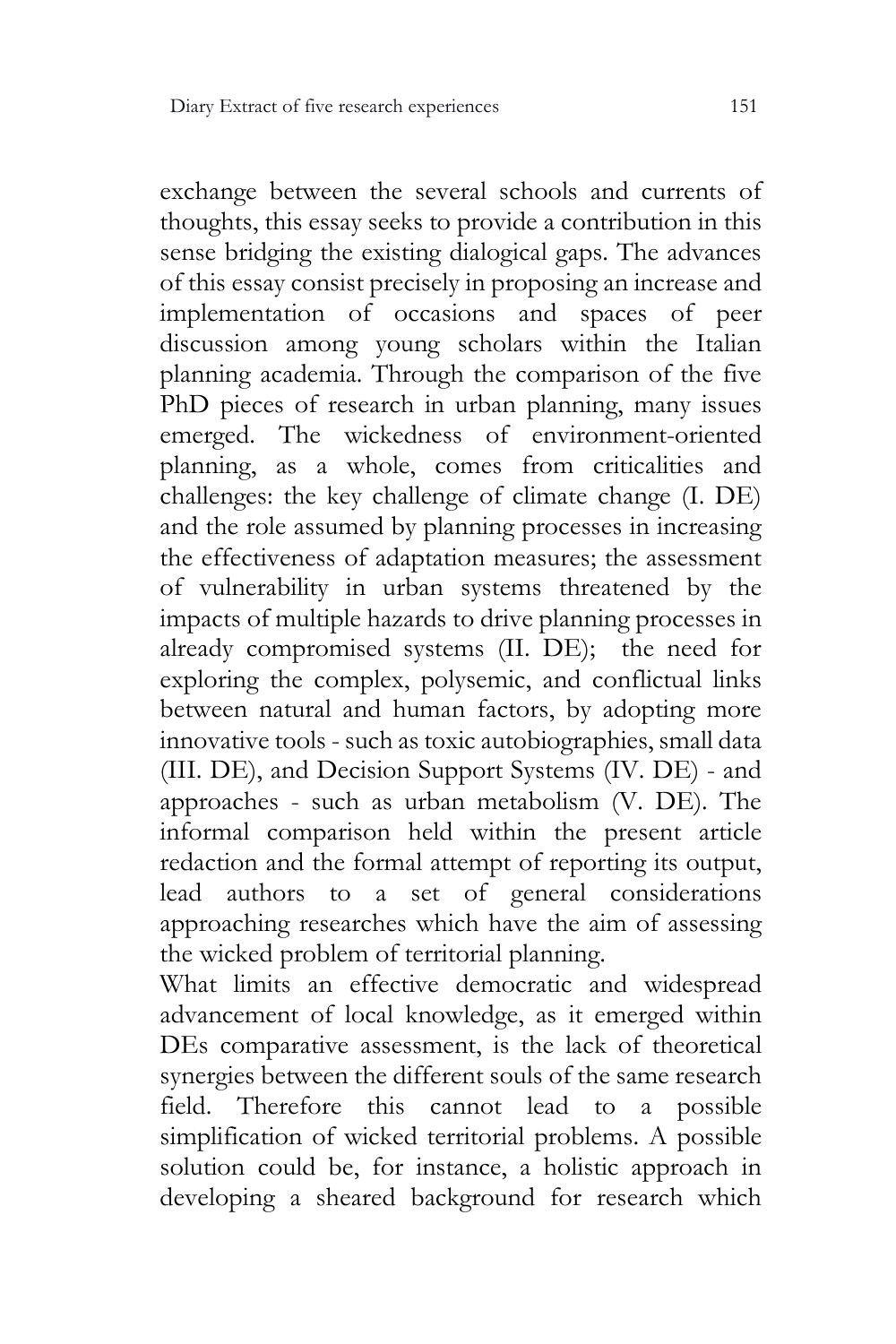assesses and copes with territories, in particular, considering the Italian context.

Based on the awareness of the wicked concept, the authors tried to provide an innovative approach to cope with this kind of problem and to give a methodological contribution to the research on territorial governance through their PhD paths. Despite annual meetings and congresses are structural opportunities to share experiences, researches, and approaches on the wickedness of planning problems, further interaction among young scholars is necessary. Nevertheless, this is a silent work that always lays beyond more evident and sponsored academic activities.

By grounding in this experience of a collective and collaborative research journey, we believe that despite planning is a wicked problem, employing the creation of space of peer discussion and mutual learning for young scholars, planning may become, perhaps, at least a bit less wicked.

# **References**

- Abunnasr Y., & Infield, E. M. H. (2018), The green infrastructure transect: An organizational framework for mainstreaming adaptation planning policies. In Infield E. M. H., Abunnasr Y., Ryan R. L. (eds.) *Planning for Climate Change: A Reader in Green Infrastructure and Sustainable Design for Resilient Cities*. London, Routledge, pp. 184–194.
- Agyeman J. (2005), *Sustainable Communities and the Challenge of Environmental Justice,* New York, New York University Press.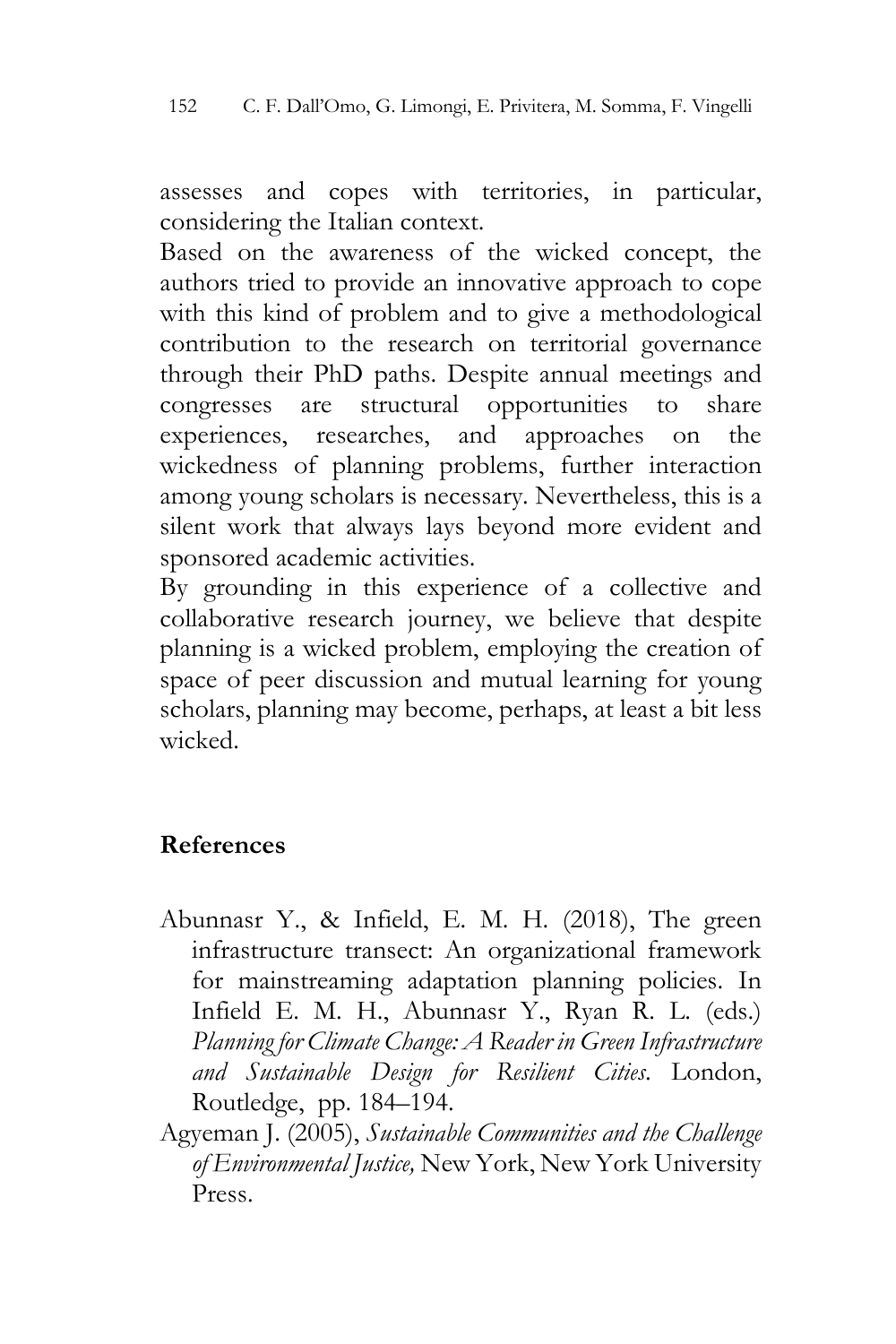- Albrechts L., Barbanente A., Monno V. (2020), Practicing transformative planning: the territory-landscape plan as a catalyst for change. *City, Territory and Architecture*, 7, 1, pp. 1-13.
- Alexander D. E. (2013), Resilience and disaster risk reduction: An etymological journey, *Natural. Hazards Earth System Science*, 13, pp. 2707–2716.
- Armiero M., Andritsos T., Barca S., Bràs R., Cayuela S.R., Dedeoǧlu Ç., Pierri M. D, De Oliveira Fernandesisa L, Gravagno F., Greco L., Greyl L., Iengo I., Lindblom J., Milanez F., Pedro S., Pappalardo G., Petrillo A., Portaluri M., Privitera E., Sari A.C., Velegrakis, G. (2019), Toxic bios: Toxic autobiographies - A public environmental humanities project, *Environmental Justice* 12, 1, pp. 1-5.
- Barbanente A. (2011), Un piano paesaggistico per la difesa dei beni comuni e uno sviluppo diverso [A landscape plan for the defense of common goods and a different development]. *Urbanistica*, 147, 60.
- Batty M. (2013), *The new science of cities*, Cambridge, MIT press.
- Beck U. (1992), *Risk Society: Towards a New Modernity*, New Delhi, Sage.
- Berger A. (2006), Drosscape: Wasting land in urban America. *Landscape Journal*, 27, pp. 1–81.
- Bergvall-Kåreborn B., Ståhlbröst A. (2009), Living Lab: An open and citizen-centric approach for innovation. *International Journal of Innovation and Regional Development*, 1, 4, pp. 356-370.
- Blečić I., Cecchini A., Congiu T., Fancello G., Trunfio G. A. (2015), Evaluating walkability: A capability-wise planning and design support system. *International Journal of Geographical Information Science,* 29, 8, pp. 1350-1374.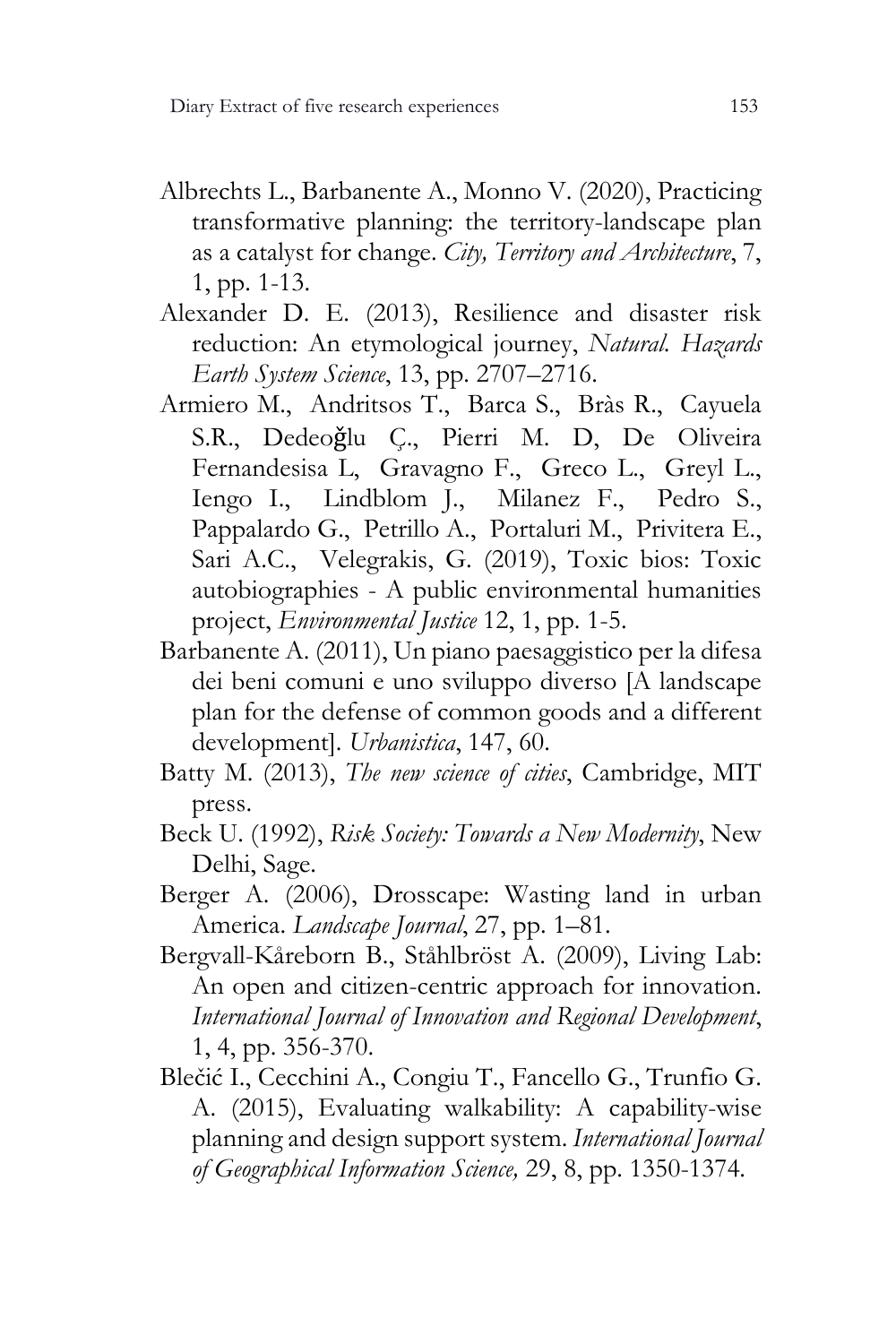- Birkmann J., Cardona O.D., Carreño M.L., Barbat A.H., Pelling M., Schneiderbauer S., Kienberger S., Keiler M., Alexander D., Zeil P., Welle T. (2013), Framing vulnerability, risk and societal responses: The MOVE framework, *Natural Hazards*, 67, pp. 193–211.
- Bonney R., Cooper C.B., Dickinson J., Kelling S., Phillips T., Rosenberg K.V., Shirk J. (2009), Citizen science: A developing tool for expanding science knowledge and scientific literacy. *BioScience*, 59, 11, pp. 977–984.
- Braungart M., McDonough W. (2002), *Cradle to Cradle: Remaking the Way We Make Things.* New York, North Point Press.
- Campagna M. (2014), Geodesign: Dai contenuti metodologici all'innovazione nelle pratiche [Geodesign: from methodological contents to innovation in practices], In: *XVII Conferenza Nazionale SIU. Società Italiana degli Urbanisti. L'urbanistica italiana nel mondo,* Planum Publisher, pp. 71-76.
- Campagna M., Di Cesare A. E. (2016), Geodesign: Lost in regulations (and practice), in Papa R., Fistola R., Gargiulo C. (eds.) *Smart Energy in the Smart City*, Cham, Springer International Publishing, pp. 307-327.
- Carrillo-Hermosilla J., del González P.R. and Könnölä T., (2009), Eco-innovations in practice. In*:* Carrillo-Hermosilla J., del González P.R. and Könnölä T. (eds.) *Eco-Innovation*, London, Palgrave Macmillan, pp. 125- 196.
- Cavalier D., Zachary E.K.G. (2016), *The Rightful Place of Science: Citizen Science*, Arizona State University, Consortium for Science, Policy, & Outcomes.
- Cerreta M., Mazzarella C., Somma M. (2020), Opportunities and challenges of a geodesign based platform for waste management in the circular economy perspective. In: Gervasi O. et al. (eds)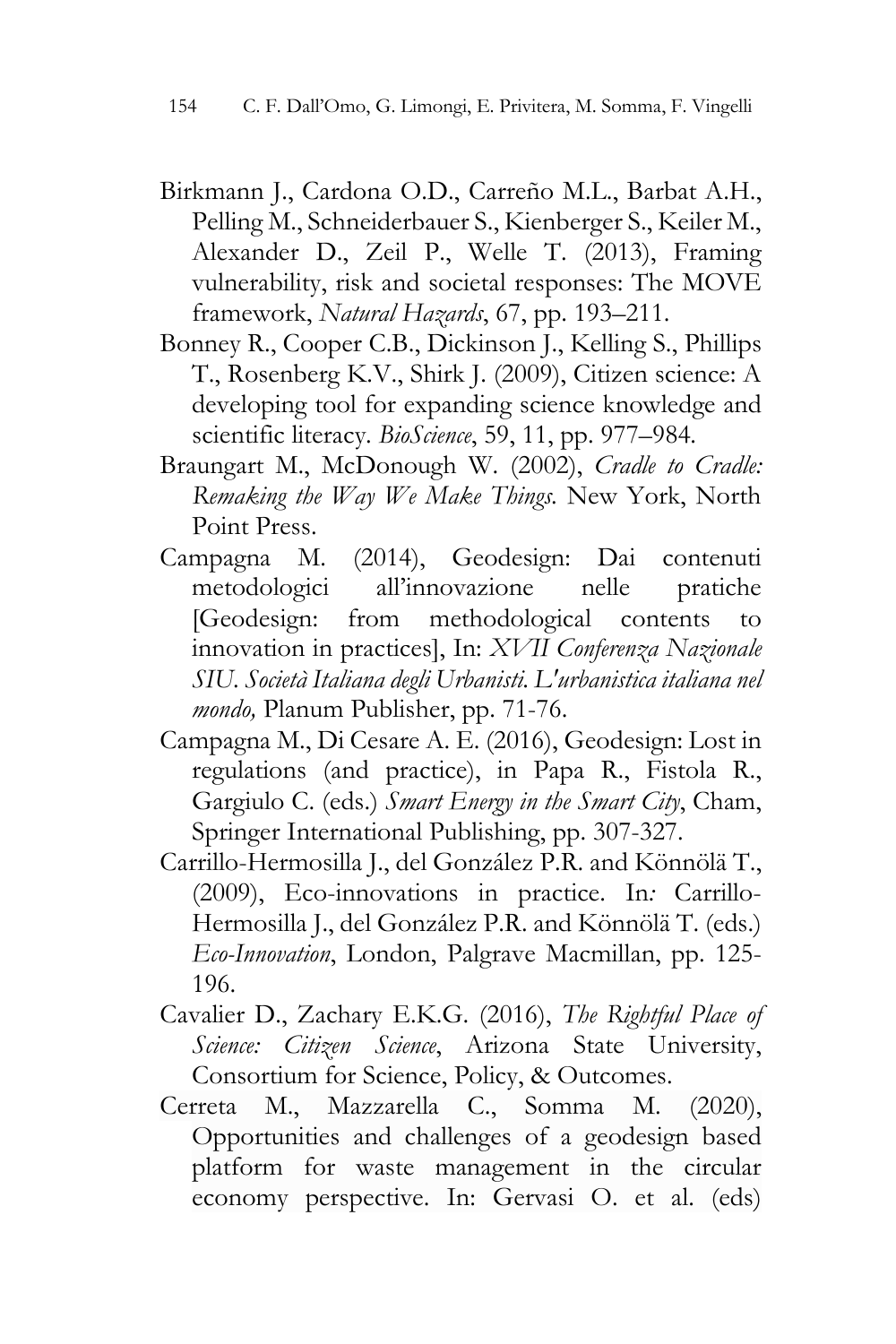*Computational Science and Its Applications – ICCSA 2020*. Lecture Notes in Computer Science, vol 12252. Springer Cham. pp. 317-331.

- Cervellati P. L. (2000), *L'arte di Curare la Città [The Art of Taking Care of the City],* Milano, Società Editrice il Mulino.
- Collard R., Harris L.M., Heynen N., Mehta L. (2018), The antinomies of nature and space, *Environment and Planning E: Nature and Space,* 1,1–2, pp. 3-24.
- Corburn J. (2005), *Street Science: Community Knowledge and Environmental Health Justice,* Cambridge, MIT Press.
- Crowther, P. (2005), Design for disassembly–Themes and principles, *Environment Design Guide*, pp. 1-7.
- Cutter S.L., Barnes L., Berry M., Burton C., Evans E., Tate E., Webb J. (2008), A place-based model for understanding community resilience to natural disasters, *Global Environmental Change,* 18, pp. 598-606.
- Dickinson J.L., Bonney R. (2012), *Citizen Science: Public Participation in Environmental Research*, NY United States, Cornell University Press.
- Elliot K. C., Resnik D. B. (2019), Making open science work for science and society. *Environmental Health Perspectives*, 127, 7, pp.1-6.
- Flaxman M., (2010), Fundamentals of geodesign, *Proc. Digital Landscape Architecture*. Anhalt University of Applied Sciences, 2, pp. 28–41.
- Funtowicz S.O., Ravetz J.R (1990), *Uncertainty and Quality in Science for Policy*, Dordrecht, Kluwer Academic Publishers.
- Galderisi A. (2018), The resilient city metaphor to enhance cities' capabilities to tackle complexities and uncertainties arising from current and future climate scenarios, in Galderisi A., Colucci A. (eds.) *Smart, Resilient and Transition Cities. Emerging Approaches and*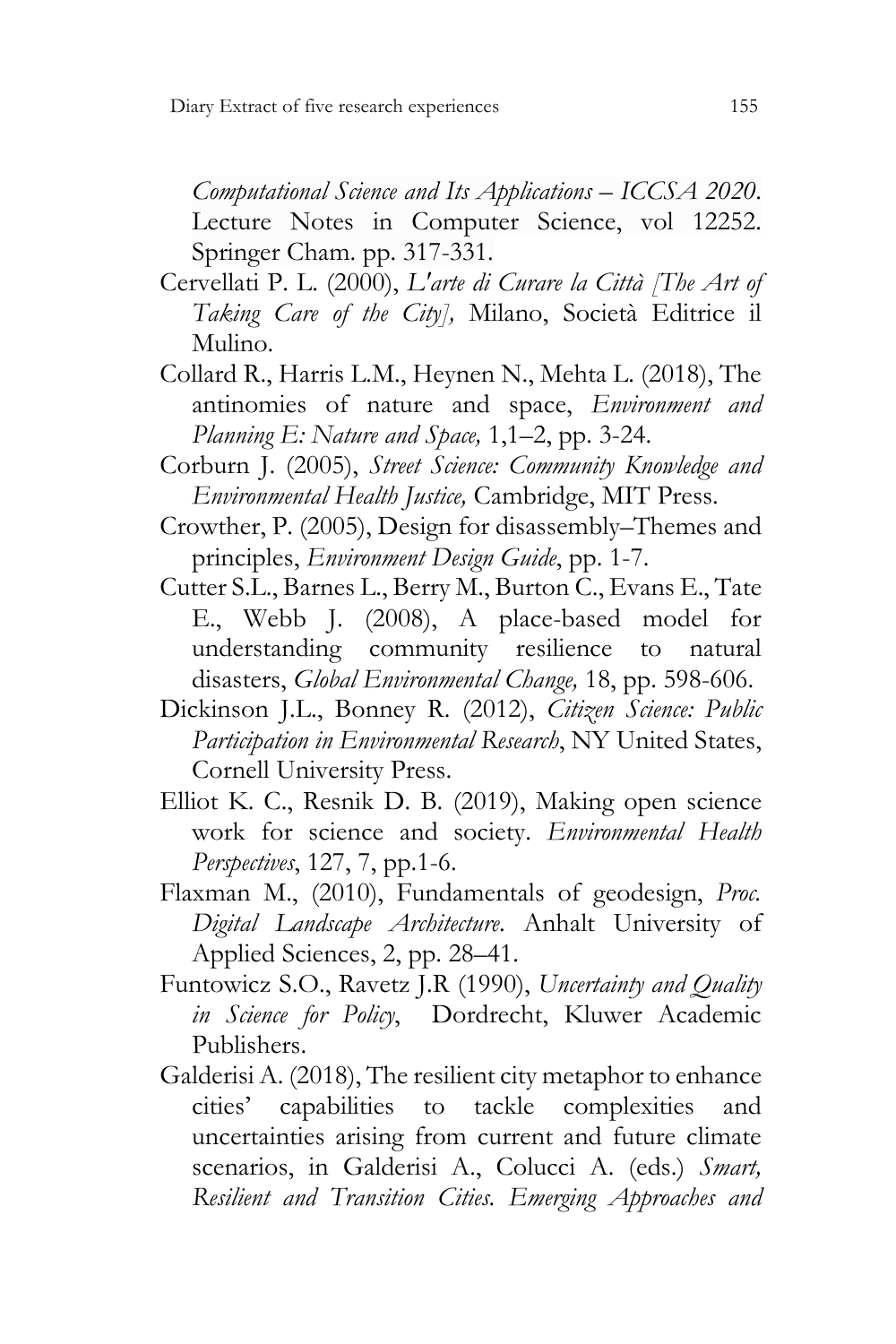*Tools for a Climate-Sensitive Urban Development,* Cambridge, Elsevier. pp, 11-18.

- Girardet H. (2014), *Creating Regenerative Cities*, London, Routledge.
- Glasser, R. (2020), The climate change imperative to transform disaster risk management. *Internationa Journal of Disaster Risk Science*, 11, pp. 152–154.
- Goodchild M. (2010), Towards geodesign. repurposing cartography and GIS? *Cartography Perspective*, 66, pp. 55 -69.
- Huang L., Xiang W., Jianguo Wu, Traxler C., Huang J. (2019), Integrating GeoDesign with Landscape Sustainability Science, *Sustainability,* 11, 833, pp. 1-17
- Indovina F. (2005), *Governare la Città con l'Urbanistica [Governing the City with Urban Planning.], Napoli,* Maggioli Editore.
- Irwin A. (1995), *Citizen Science: A Study of People, Expertise, and Sustainable Development.* London, Routledge.
- Jackson M., Lederwasch A., Giurco D. (2014), Transitions in theory and practice: Managing metals in the circular economy. *Resources* 3, 3, 516–543.
- Kappes, M. S., Keiler M., von Elverfeldt, K., Glade, T. (2012), Challenges of analyzing multi-hazard risk: A review, *Natural Hazards*, 64, pp. 1925–1958.
- Kennedy C., Cuddihy J., Engel -Yan. (2007), The changing metabolism of cities, *Journal of Industrial Ecology*, 2, pp. 43-59.
- Kennedy C., Pincetl S., Bunje P. (2011), The study of urban metabolism and its applications to urban planning and design, *Environmental Pollution*, 159, 8-9, pp. 1965-1973.
- Kreuter M. W., De Rosa C., Howze E.H., Baldwin G.T. (2004), Understanding wicked problems: A key to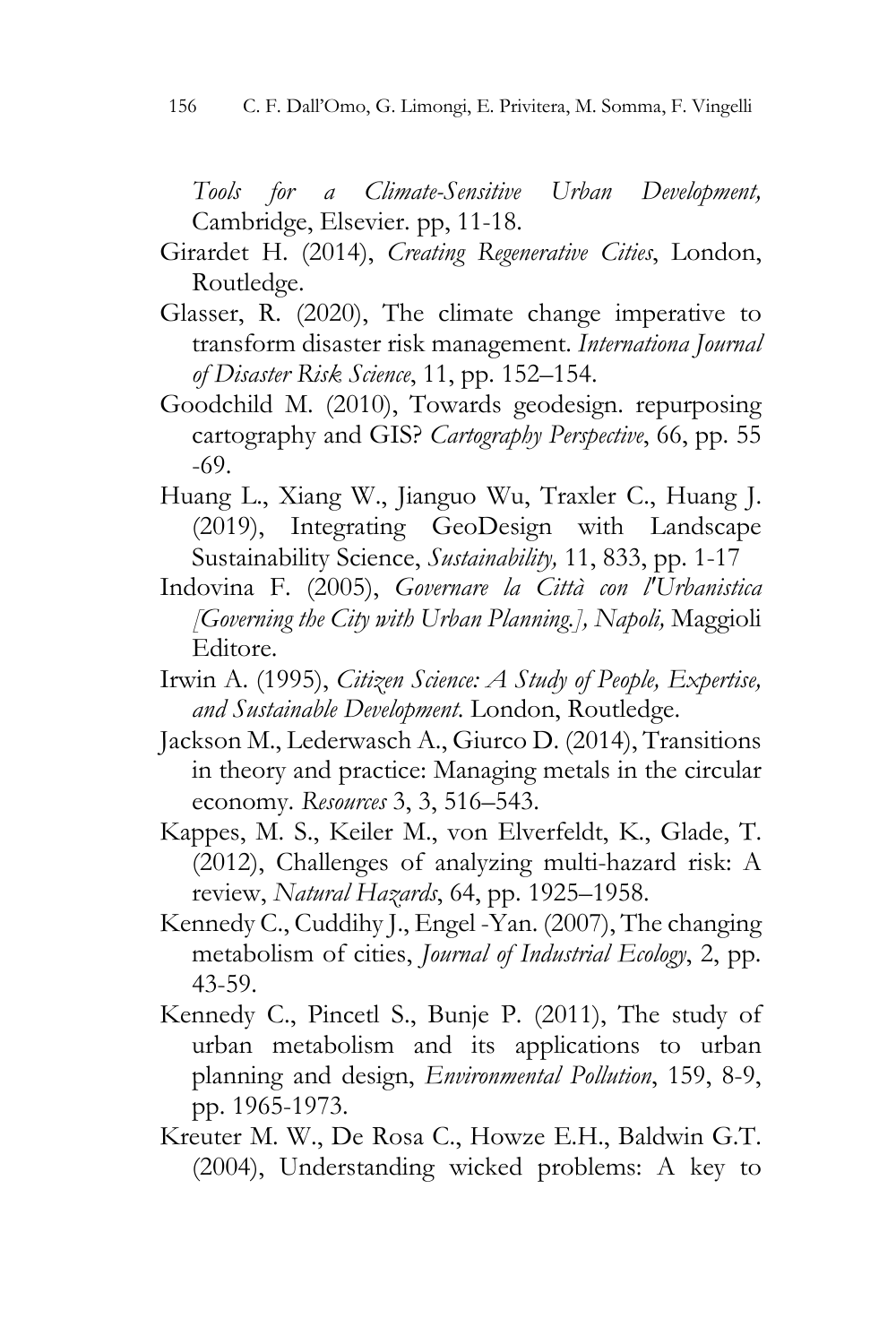advancing environmental health promotion, *Health Education & Behavior*, 31, pp. 441-454.

- Levin K, Cashore B, Bernstein S., Graeme A. (2012), Overcoming the tragedy of super wicked problems: Constraining our future selves to ameliorate global climate change, *Policy Sciences*, 45, pp. 123–152.
- Levin N., Leonelli S., Weckowska D., Castle D., Dupré J. (2016), How do scientists define openness? Exploring the relationship between open science policy and research practice, *Bulletin of Science, Technology & Society*, 36, 2, pp. 128–141.
- Maragno D., dall'Omo C. F., Pozzer G., Bassan N., & Musco F. (2020), Land–sea interaction: Integrating climate adaptation planning and maritime spatial planning in the North Adriatic basin. *Sustainability*, 12, 13, 5319.
- McGregor D., Simon D., Thompson D. (eds.) (2006), *The Peri-Urban Interface: Approaches to Sustainable Natural and Human Resource Use,* London/Stirling, VA, Earthscan.
- McHarg I.L. (1969), *Design with Nature*, New York, Natural History.
- Miller W. (2012), *Introducing Geodesign: The Concept,*  Redlands, ESRI Press.
- Musco F. (2016), *Counteracting Urban Heat Island Effects in a Global Climate Change Scenario*, London,Springer Nature.
- Pachauri R. K., Allen M. R., Barros V. R., Broome J., Cramer W., Christ, R., Dubash N. K. (2014), Climate change 2014: Synthesis report. Contribution of Working Groups I, II and III to the fifth assessment report of the Intergovernmental Panel on Climate Change, *Geneva, IPCC.*
- Pellow D. N. (2007), *Resisting Global Toxics. Transnational Movements for Environmental Justice*, Cambridge, MA, The MIT Press.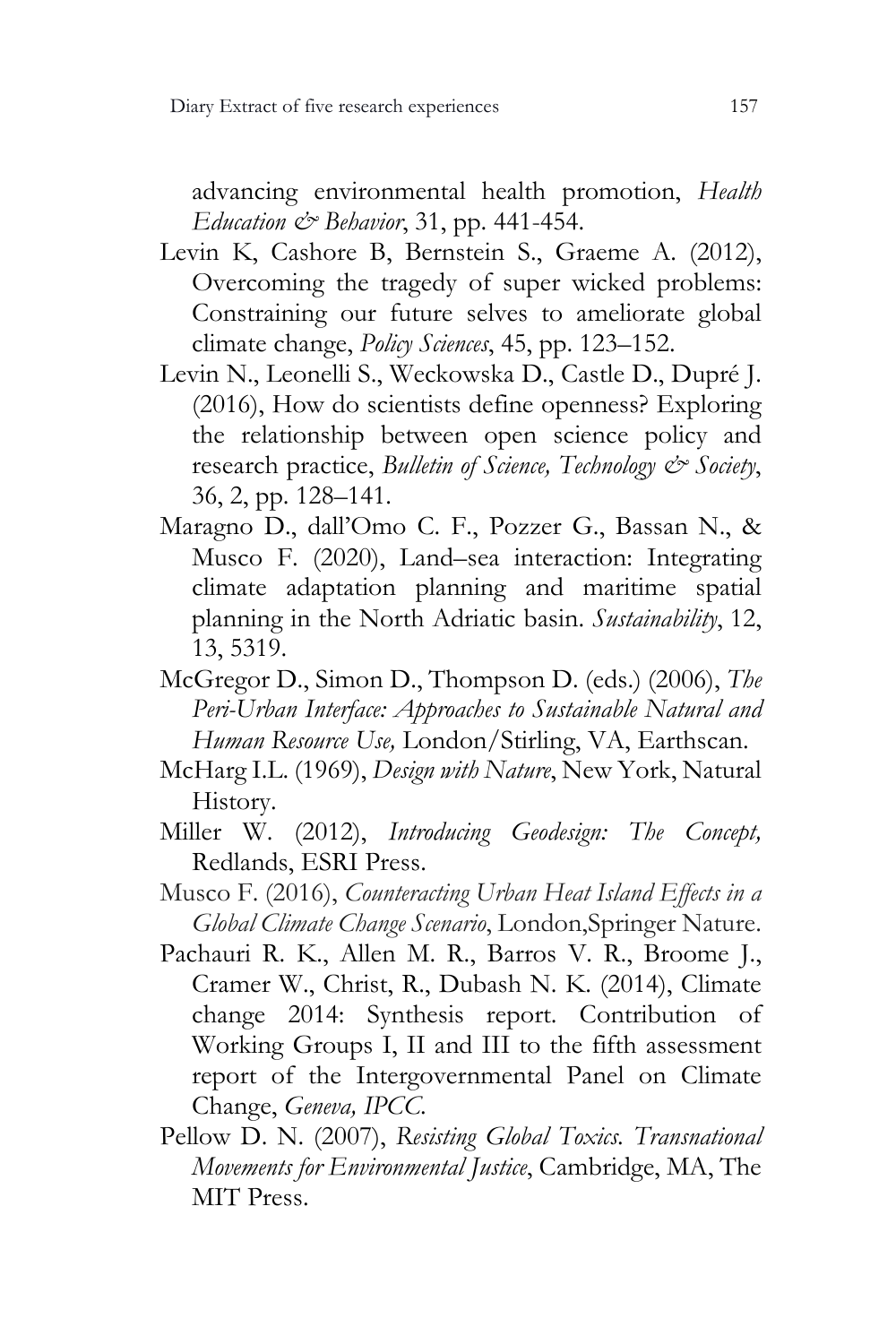- Pietrapertosa F., Salvi M., de Gregorio Hurtado S., D'Alonzo V., Church J. M., Geneletti D., Musco F., Reckien D. (2019), Urban climate change mitigation and adaptation planning: Are Italian cities ready? *Cities*, 91, pp. 93–105.
- Pizziolo G., Micarelli R. (2003a), *Dai Margini del Caos l'Ecologia del Progettare [From the Margins of Chaos the Ecology of Planning]*, Firenze, Alinea Editrice.
- Pizziolo G., Micarelli R. (2003b), *L'Arte delle Relazioni [The Art of Relations]*, Firenze, Alinea Editrice.
- Pluchino P. (2019), *La città Vivente. Introduzione al Metabolismo Urbano Circolare [The Living City. Introduction to the Circular Urban Metabolism]*, Catania, Malcor D' edizione.
- Rittel H.W., Webber M.M. (1973), Dilemmas in a general theory of planning, *Policy Sciences*, 4,2, pp. 155–169.
- Russo M., Amenta L., Attademo A., Berruti G., Cerreta M., Formato E., Garzilli F., Mazzarella C., Vingelli F., Vittiglio V., Dąbrowski M. (2018), *REPAiR: REsource Management in Peri-urban AReas: Going Beyond Urban Metabolism: D5.3 Eco-Innovative Solutions,* Naples*.*
- Secchi B. (2006), Progetto di suolo 2 [Soil design 2], In Aymonino A., Mosco V.P, (eds.). *Spazi Pubblici Contemporanei. Architettura a Volume Zero,* Milano, Skirà.
- Silvestre J. D., De Brito J., Pinheiro M. D. (2014), Environmental impacts and benefits of the end-of-life of building materials–calculation rules, results and contribution to a "cradle to cradle" life cycle. *Journal of Cleaner Production*, 66, pp. 37-45.
- Steiner F., Weller R., M'Closkey K., Fleming B. (2019) *Design with Nature Now*, Cambridge, United States, Lincoln Institute of Land Policy.
- Steinitz C. (2012), *A framework for Geodesign. Changing Geography by Design.* Redlands,Esri Press, .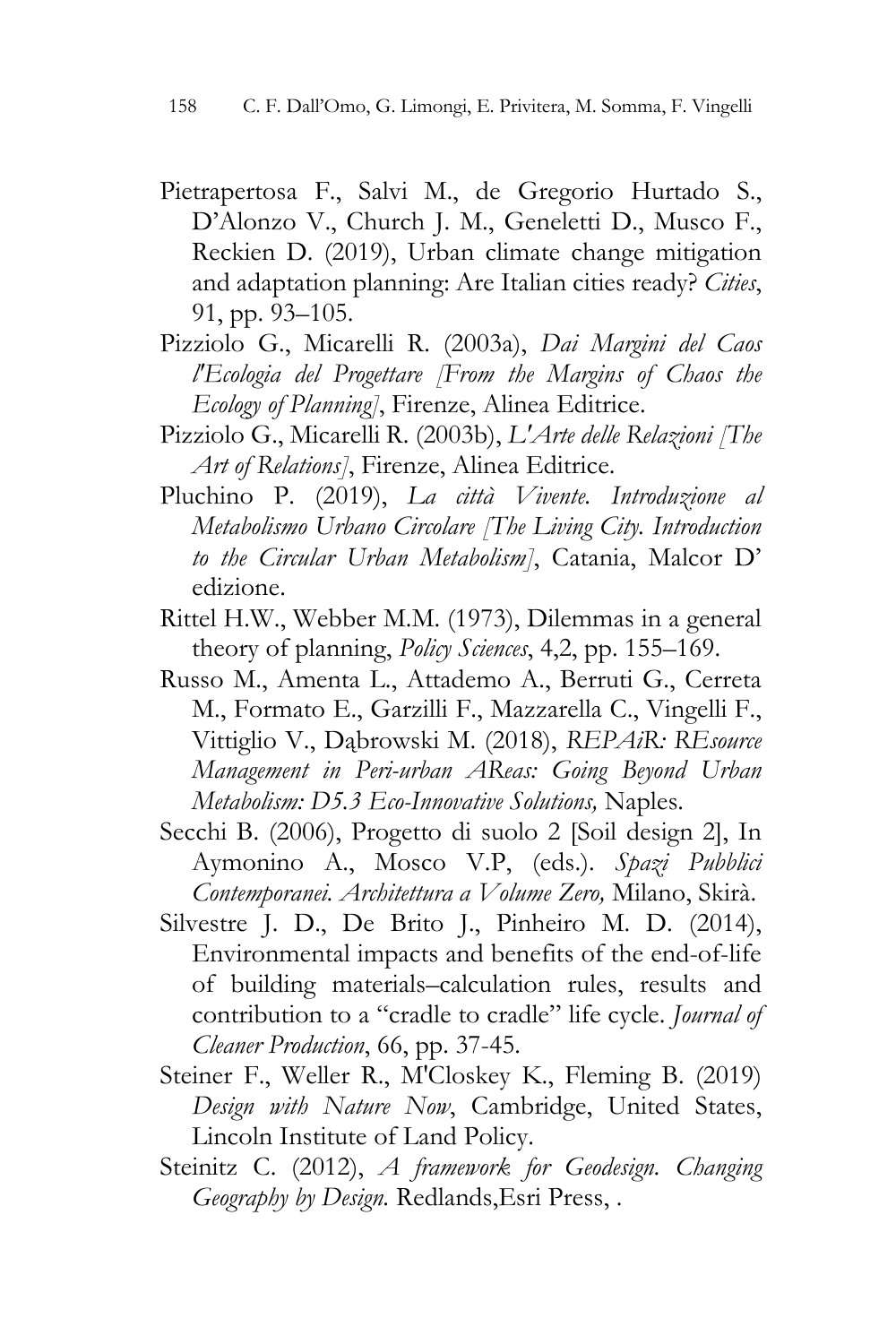- Stengers I. (2018), *Another Science is Possible. A Manifesto for Slow Science*, Cambridge, Polity.
- Thomson G., & Newman P. (2018), Urban fabrics and urban metabolism: From sustainable to regenerative cities, *Resources, Conservation and Recycling*, 132, pp. 218- 229.
- UN Office for Disaster Risk Reduction (2015), *Sendai Framework for Disaster Risk Reduction 2015-2030*. [https://www.unisdr.org/files/43291\_sendaiframewo rkfordrren.pdf].
- UNECE (1998), *Convention on Access to Information, Public Participation in Decision-Making and Access to Justice in Environmental Matters*. Aarhus, Denmark. [https://www.unece.org/fileadmin/DAM/env/pp/d ocuments/cep43e.pdf].
- United Nations (2015), *Transforming Our World. The 2030 Agenda for Sustainable Development,* New York, United Nations, Department of Economic and Social Affairs.
- United Nations (2019), *World Urbanization Prospects: The 2018 Revision* (ST/ESA/SER.A/420). New York: United Nations.
- Vargas-Moreno J.C. (2010), GeoDesign: The emergence of a tight-coupling approach in GIS and spatial planning. *Planning and Technology*, 2010, pp. 6–7.
- White G. F., Kate R. W., Burton I. (2001), Knowing better and losing even more: the use of knowledge in hazards management, *Environmental Hazards,* 3, pp. 81–92.
- WHO World Health Organization. (2010), *Parma Declaration on Environment and Health .* [http://www.euro.who.int/\_\_data/assets/pdf\_file/00 11/78608/E93618.pdf].
- WHO World Health Organization. (2017), *Ostrava Declaration of the Sixth Ministerial Conference on Environment and Health*.